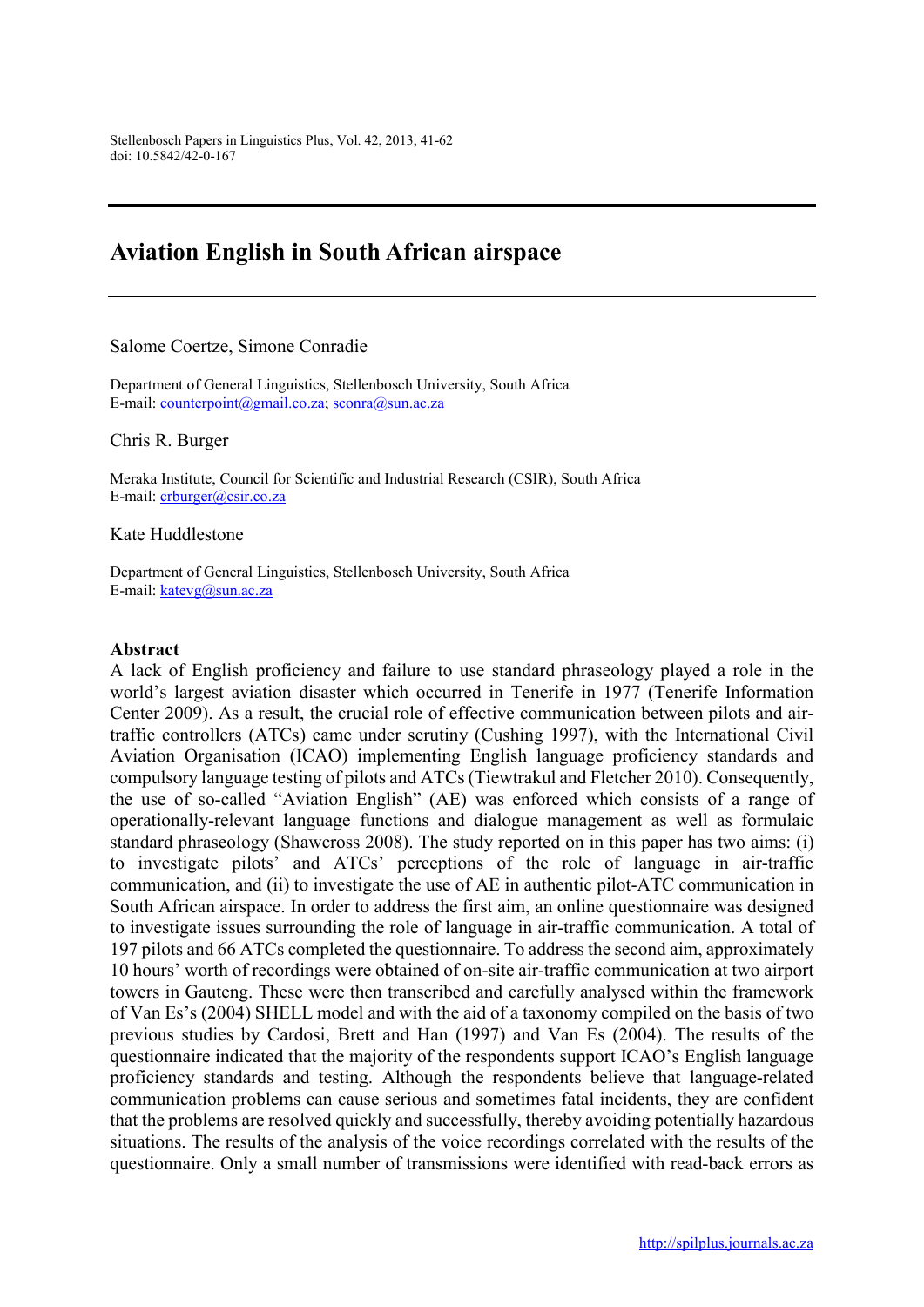well as a small number of transmissions containing deviations from AE and standard phraseology. When miscommunications did occur, pilots and ATCs resolved these problems quickly and effectively using AE as well as plain English to successfully negotiate understanding. After discussing in more detail the results of the analyses of the two data sets, a conclusion is provided with some suggestions for further, specifically linguistic, investigations into AE and pilot-ATC communication in South Africa. A brief illustration is also given of the potential value of research, such as that reported here, for benchmarking speech systems for unmanned aircraft (cf. Burger, Barnard and Jones 2011).

Keywords: Aviation English, English as lingua franca, miscommunication, communication in aviation, aviation safety

## 1. Introduction

Since 1951, English has been the international language of aviation and therefore the lingua franca in airspace in most parts of the world<sup>1</sup>. The study reported on in this paper set out to investigate the use of English as the lingua franca in air-traffic control in a context in which many air-traffic controllers (ATCs) and pilots are non-native English speakers. The study's two main aims were: (i) to investigate pilots' and ATCs' perceptions of the role of language in airtraffic communication, and (ii) to investigate the use of so-called "Aviation English" (AE) in authentic pilot-ATC communication in South African airspace.

Two tragic incidents, one in 1977 and one in 2002, specifically brought the issue of the role of language in aviation safety to the fore. In the more recent incident, a fatal mid-air collision occurred between two aircraft over southern Germany. The two aircraft (a Russian passenger plane and a cargo plane on its way from Bahrain to Brussels) were under the orders of Swiss ATCs at Zurich. During the investigation of the collision, the controllers indicated that they had requested that the Russian pilot reduce his altitude. When the pilot did not respond, neither verbally nor by reducing his altitude, it became clear to the controllers that the aircraft was on a collision course with the cargo plane. The request was issued a second and a third time and immediately after this, the Russian plane went into a dive and collided with the cargo plane. The accident killed 71 people, including 52 children. Hamer (2002:1) notes that "[t]he [ATCs'] requests would have been in English and it is possible that a language problem caused a misunderstanding".

The other incident that highlighted language-related issues in aviation was the accident that occurred in Tenerife in 1977. A KLM Boeing 747 passenger aircraft collided with a Pan Am Boeing 747 on the runway at Tenerife North Airport (formerly known as Los Rodeos Airport) on the island of Tenerife which resulted in a total of 583 fatalities. After a bomb explosion at Gran Canaria Airport, resulting in this airport being temporarily closed, many planes had been diverted to Tenerife North Airport and ATCs were forced to park many planes on the taxiway, thereby blocking it. Dense fog further complicated the situation and greatly reduced visibility for airline crews and ATCs. After Gran Canaria Airport had been reopened, the two Boeings were required to taxi on the runway in order to get into position for take-off. However, the fog prevented them from seeing each other and the ATC in the tower could not see the runway or the two planes on it.

 $\overline{a}$ <sup>1</sup> Other languages in airspace include Spanish, French, Russian and Arabic.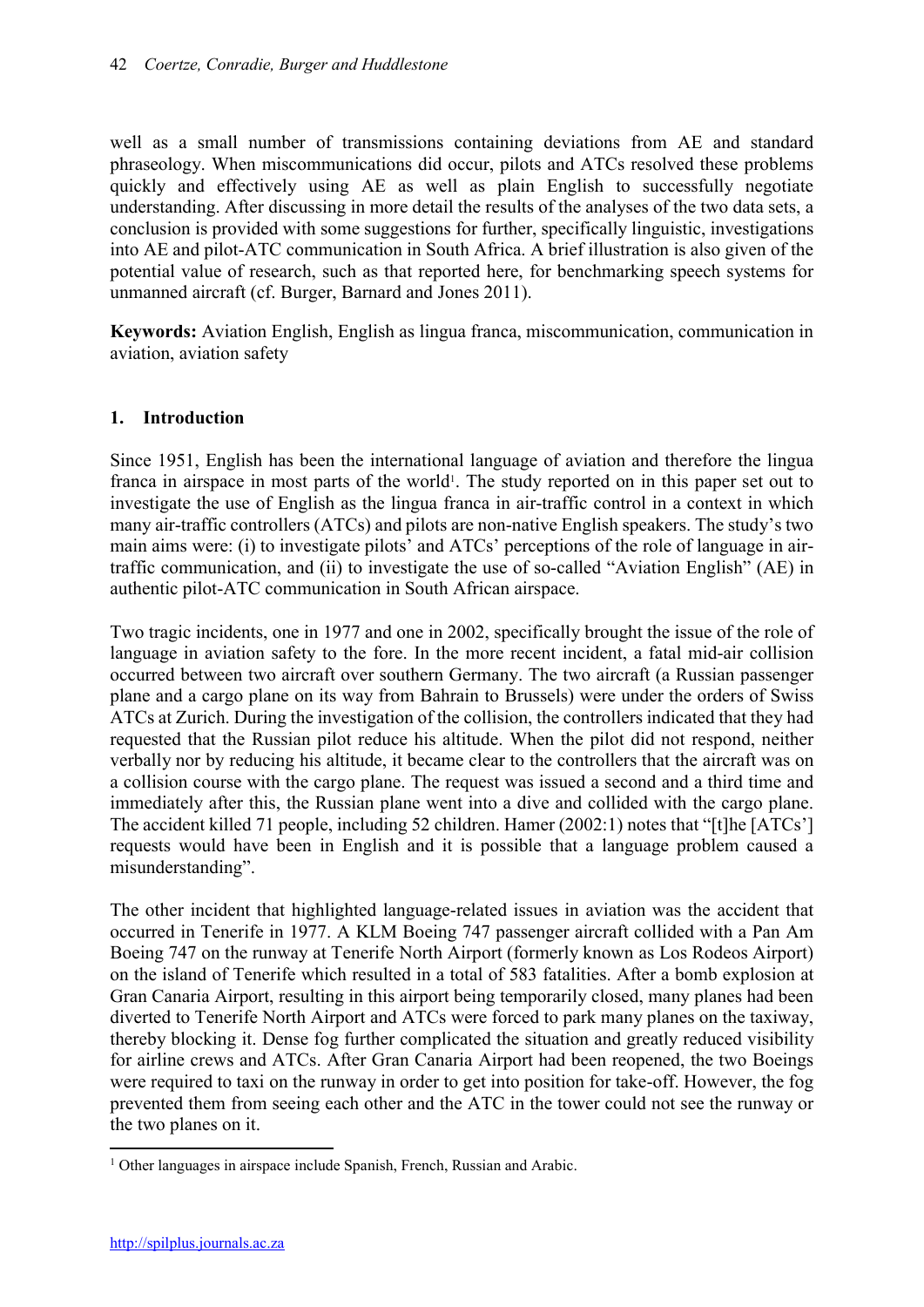Without ground radar, the only means of identifying the location of each aircraft was through radio communication. The ensuing communication contained several misunderstandings and the KLM pilot, under the impression that he was cleared, attempted to take off with the Pan Am plane still on the runway. The collision destroyed both aircraft, killing all 248 people on board the KLM flight and 335 of the 396 people on the Pan Am flight (Tenerife Information Center 2009).

According to Kirk (2012:1), a lack of English proficiency and failure to use standard phraseology played a major role in this tragic event, therefore supporting the idea that radio communication difficulties can contribute to dangerous situations in aviation (Tenerife Information Center 2009). In the investigation conducted by the Spanish Ministry of Transport and Communications, one of the reasons that was posited for the disaster was a misunderstanding of the phrase *at takeoff*. This phrase was used by a flight crew member on the KLM plane to indicate that they were in the process of taking off. However, the ATC understood it to mean "at the takeoff point" and that they were waiting for final clearance to take off (Cushing 1997:xiii).

One major consequence of the accident was that measures were introduced to ensure that aviation safety is not jeopardised by language-related problems in pilot-ATC communications. National safety boards initiated penalties for pilots who disobeyed ATC instructions, colloquial phrases (e.g. *Okay*) were abandoned and instructions by ATCs required read-backs<sup>2</sup> of all clearances to ensure mutual understanding (Tenerife Information Center 2009). Some sources indicate that, although the International Civil Aviation Organisation (ICAO) implemented English as the international language of aviation, language and comprehension difficulties have continued to be cited as a primary cause of operational airspace incidents. As of March 2008, ICAO implemented a Language Proficiency Rating (LPR) scale which ranges from level 1 to level 63 . It is now a requirement for all pilots flying internationally and ATC personnel in international traffic service centres to be proficient at level 4 or above, with level 4 being the minimum "operational" level (Tiewtrakul and Fletcher 2010:229-230). ICAO clearly stipulates that all ATCs and pilots who operate internationally must be proficient in English as the general spoken medium and that a proficiency in standard ICAO radio-telephony phraseology is not sufficient. In situations where the use of only AE and standard phraseology does not enable the speakers to understand each other, both the pilot and the ATC must be able to communicate successfully in non-technical English in an effort to repair the communication breakdown. Broadly, it is important for non-native English pilots and ATCs to distinguish between the appropriate and inappropriate use of plain English in addition to or instead of AE (South African Civil Aviation Regulation (SACAR 61.01.7 – cf. SACAA 2008). However, being able to make this distinction is only possible if there is communicative proficiency in both plain English and AE. If flight crew members and ATCs do not meet the abovementioned requirement of English proficiency, new licenses are not issued and existing licenses are not renewed, with serious consequences for both professions<sup>4</sup>.

 $\overline{a}$ 

<sup>&</sup>lt;sup>2</sup> A pilot is obliged to read back the ATC's instruction verbatim after the instruction has been given.

<sup>&</sup>lt;sup>3</sup>The levels represent the following types of proficiency (their implications are given in brackets): 1 "preelementary" (license not issued/renewed), 2 "elementary" (license not issued/renewed), 3 "pre-operational" (license not issued/renewed), 4 "operational" (retesting required every three years), 5 "extended" (retesting required every six years) and 6 "expert" (retesting not required).

<sup>&</sup>lt;sup>4</sup> Cf. Coertze (2013) for a summary of the most pertinent ICAO regulations as well as a description of the proficiency test.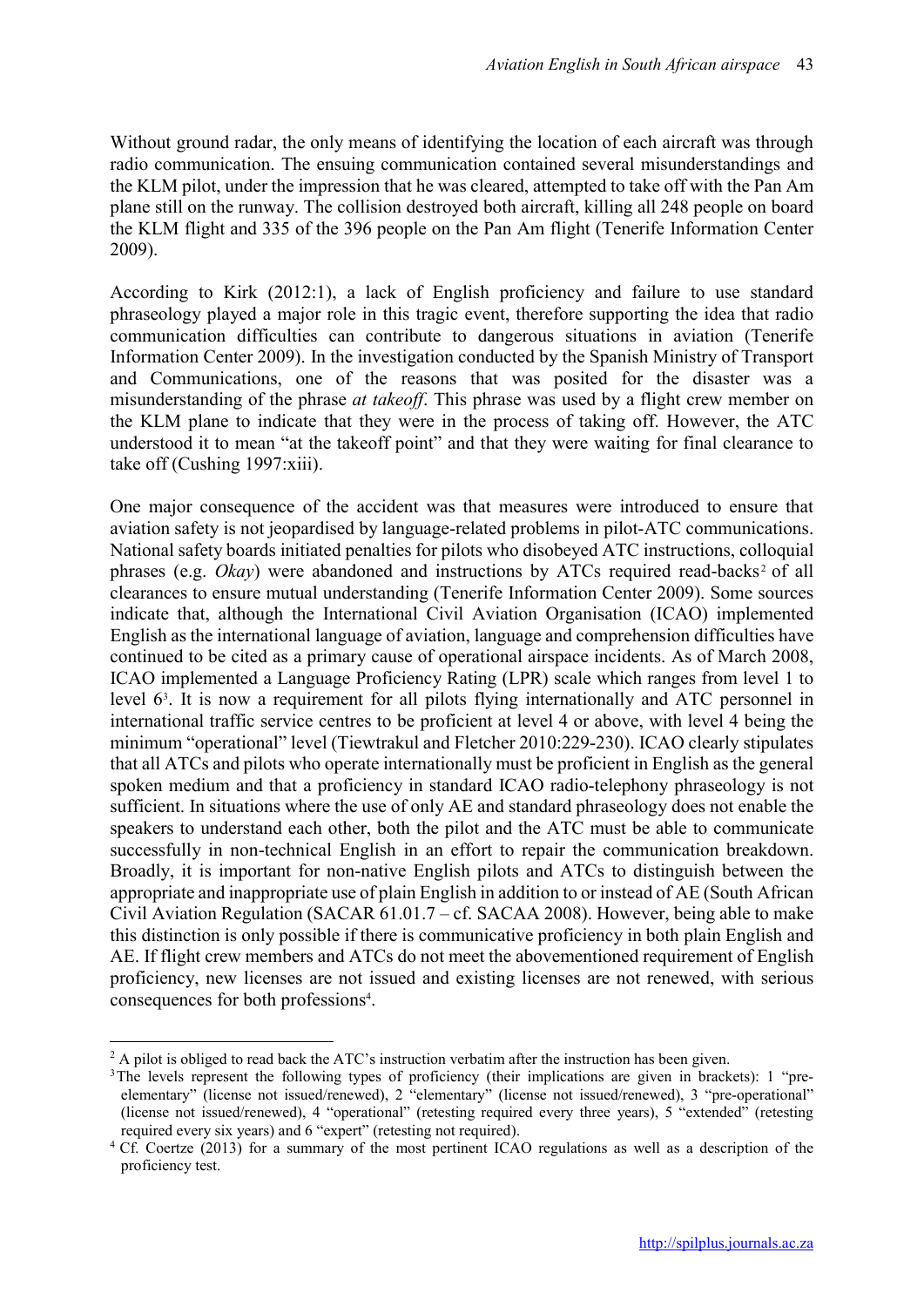This paper reports on an initial investigation into the use and nature of AE in pilot-ATC communication in South Africa. Section 2 provides an introduction to AE, while section 3 discusses human factors that are involved in aviation safety. Section 4 lists the research questions of the study, section 5 describes the methodology, and section 6 expands upon the participants involved. The results of the study are discussed in sections 7 and 8. Finally, section 9 provides a brief conclusion and some recommendations for further research on linguistic aspects of pilot-ATC radio communication.

## 2. Aviation English

Aviation English is both oral and communicative in nature as it entails discourse between pilots and ATCs by means of radio transmissions. Most of the communication between pilots and ATCs does not involve visual contact. Consequently, pilots rely on their sense of hearing to acquire situation awareness about, for example, the weather, obstacles and other aircraft in the environment in which they are flying, as well as the environment into which they are flying. Furthermore, ATCs on the ground rely on their hearing to know what is happening to and on each flight.

A very specific and varied lexical corpus is employed by the operational aviation community which includes terminology for topics such as the weather, mechanics, aerodynamics, security, health, geography, human behaviour, navigation and airport infrastructure, amongst other things. AE uses some common English words, such as *hold*, *clear* and *advise*, to mean different things in comparison to their respective well-known meanings. Dialogue management as well as a range of operationally-relevant language functions are present in AE, for example orders, requests and offers to act. Radio-telephony communication is a blend of formulaic standard phraseology and common or natural speech if and when a non-routine situation occurs. AE is used in stressful environments in which time is a critical factor. AE's standard phraseology allows pilots and ATCs to manage movements and situations in the "most concise, regulated and unequivocal manner" (Shawcross 2008:2).

Shawcross (2008:3) notes the importance of "the sensitivity and the safety-critical nature of speech acts in operational aviation". It seems that every eventuality is provided for in aviation operations, yet the unexpected still happens. Language is then, in a very real sense, the final safety net. In aviation, a series of safety barriers is set up to prevent accidents and to contain the effects of failure or human error. Shawcross (2008:3) states that "language communication accompanies most of these barriers to make them more effective: pilot to pilot, pilot to controller, pilot to cabin crew". Accuracy and reliability in language use are essential where situations have the potential to become critical, which is a very real possibility in aviation. Therefore, it is essential that professionals in this occupation have a more developed awareness of the critical role of oral communication in an increasingly complex and technological environment (Shawcross 2008:6).

## 3. Language and aviation safety: Human factors

According to Cushing (1997), various kinds of language-related misunderstandings are contributing factors with regard to accidents and potentially dangerous situations in aviation. He argues that language is complex and flexible and therefore also problematic. Consequently,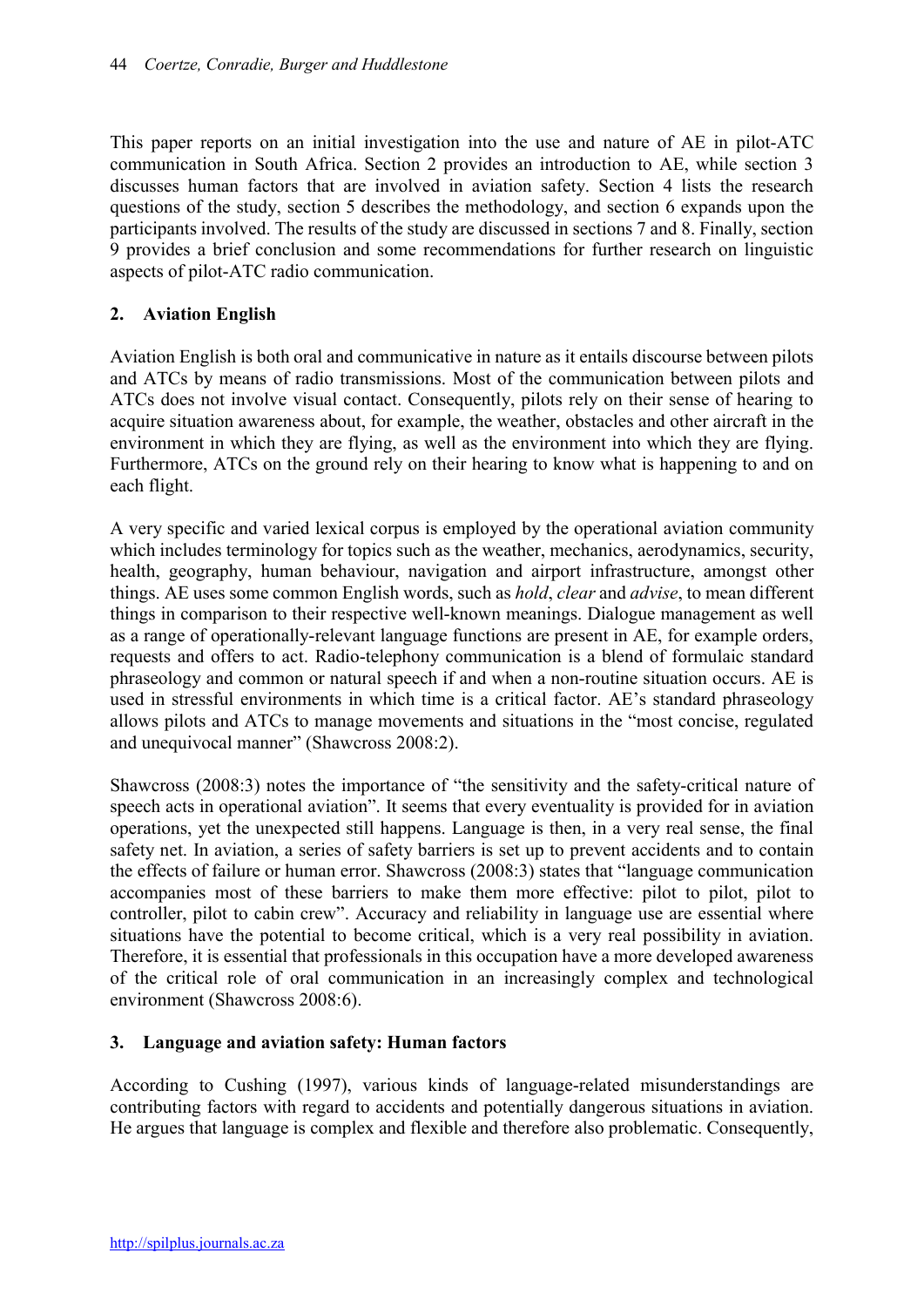it is inevitable that confusion and misunderstandings will sometimes occur in human interactions (Cushing 1997:1-2).

Many misunderstandings are caused by a clash between individual cognitive and social interactive factors of language use. Cognitive factors involve internal models of the world in the minds of the speakers, while social interactive factors entail interaction, language conventions and standardised protocols (Cushing 1997:3). Two examples of fatal or near-fatal incidents in which misunderstandings, omissions or miscommunication were contributing factors, or even played a central role, are described by Cushing (1997:3-4) and summarised in the following paragraphs.

In 1978, at Monroe County Airport in New York, investigators identified the probable cause of an accident as the complete lack of awareness of airspeed, vertical speed and aircraft performance by the captain, as well as the failure of the first officer to provide the required callouts. One could say then that the accident was a result of the captain's cognitive state and the fact that he was not made aware of the situation by his fellow crew member. The first officer's failure to provide the necessary callouts could have stemmed from a feeling of intimidation in his relation to the captain's authority. This clash between cognitive and social factors resulted in miscommunication. In the end, the plane overran the runway, crossed a drainage ditch and came to a standstill some distance from the end of the runway. One passenger was seriously injured and substantial damage to the aircraft was reported.

In terms of human factors at work in pilot-ATC communication, Ragan (2004) writes that studies on communication, culture and knowledge pay close attention to the context in which the communication takes place. Ragan refers to the situational dependence of AE usage that has been studied by (i) analysing the personal experiences reported by pilots, and (ii) performing qualitative and quantitative analyses of on-site recordings. Although the analysis in the current study does not focus on the interactional function of language and cross-cultural communication on a macro level, it is worth mentioning that cross-cultural communication and hierarchical orders in cockpits influence the interactional function of language. Therefore, cross-cultural communication must be included as a significant human factor at play in aviation safety.

In 1978, at Portland, Oregon International Airport, the captain of an aircraft, who had been preoccupied with a landing gear malfunction, failed to monitor the fuel level and to respond to the advisories of the other crew members with regard to the low fuel level. The crew members did not fully comprehend the critical fuel situation and did not successfully communicate their concern to the captain. In this case, the appropriate advisories had been provided but failed to prompt the necessary action. The captain's preoccupation undermined his social obligation to respond to the concerns of the crew members and the aircraft crashed into a populated wooded area. Eight passengers, the flight engineer and flight attendant were killed, while 21 passengers and two crew members sustained serious injuries.

According to Cardosi and Stein (1999), other human factors important to pilot-ATC communication are memory, expectations, speech rate, personal limitations and fatigue. During the study reported here, it became clear that a sufficient command of English is one of the essential elements in successful pilot-ATC communication, but that other human factors also play an important role.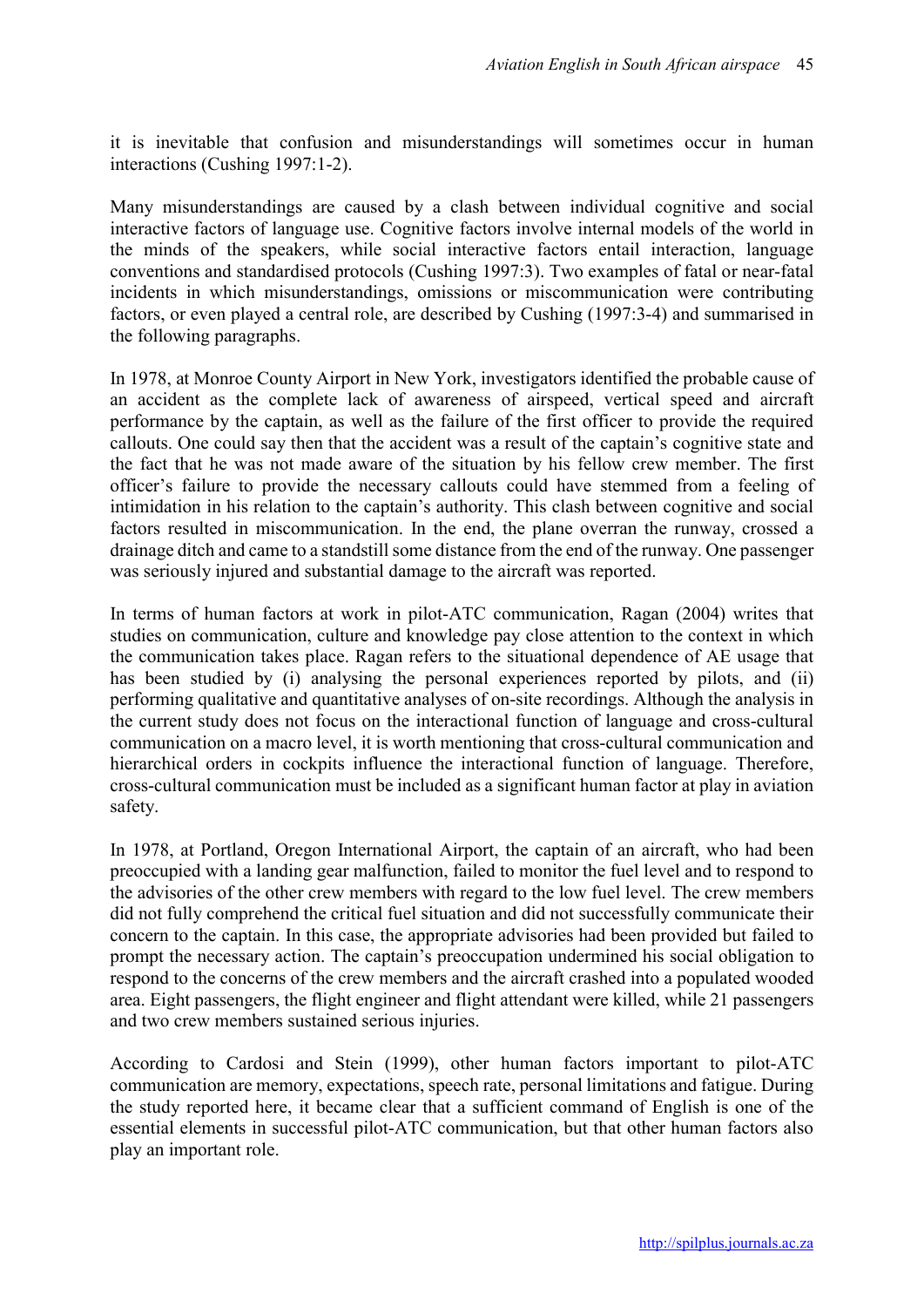## 4. Research questions

The objectives and aims of the study were steered by the following questions, all of which were formulated for the South African context:

- (i) Do pilots and ATCs believe that language-related problems can cause fatal accidents and serious incidents?
- (ii) Do pilots and ATCs experience threatening (dangerous) situations where communication problems are significant contributing factors?
- (iii) How confident are pilots and ATCs that problems in communication in air-traffic control are resolved quickly and successfully in order to avoid accidents?
- (iv) Do pilots and ATCs agree with the use of English as the shared language in international aviation?
- (v) Do pilots and ATCs support English language proficiency standards and testing for their professions?
- (vi) How do pilots and ATCs rate the average level of current English language proficiency in air-traffic communication?
- (vii) What are the elements that cause problems and possible misunderstandings or miscommunications between pilots and ATCs?
- (viii) Are there deviations from AE and, if they do occur and lead to misunderstandings or communication breakdowns, are these breakdowns quickly and effectively repaired?

## 5. Research methodology

To address questions (i) to (vi), data were collected from questionnaires which were completed by pilots and ATCs, including full-time professional pilots of domestic and international flights, part-time professional pilots, pilots who fly for leisure, and ATCs in air-traffic service units that handle domestic and/or international flights. In order to address questions (vii) and (viii), approximately 10 hours' worth of on-site air-traffic communication recordings were analysed<sup>5</sup>.

With regard to the analysis of the recordings, the methodology described below was partly devised with the PhD study in mind which is currently being completed by Burger (forthcoming) at Stellenbosch University. This study involves the utilisation of speech systems for unmanned aircraft, where artificial intelligence plays a role in making machines perform tasks which are usually carried out by humans. According to Burger, Barnard and Jones (2011), ICAO's regulatory guidelines do not distinguish between manned and unmanned aircraft, with the implication that unmanned aircraft will have to comply with requirements for radio communication in airspace. In developing these systems, their performance would thus be evaluated against a range of targets, from baseline capabilities to real-life scenarios. Most importantly, it is essential for the system's performance to be compared and on par with that of a human pilot. The results of the analysis of the study under discussion in this paper could contribute to furthering the development of speech systems for unmanned aircraft.

<sup>1</sup> <sup>5</sup> The recordings were provided by Air Traffic Navigation Services (ATNS) and the researchers remain grateful for the assistance and support received from the ATNS during the project.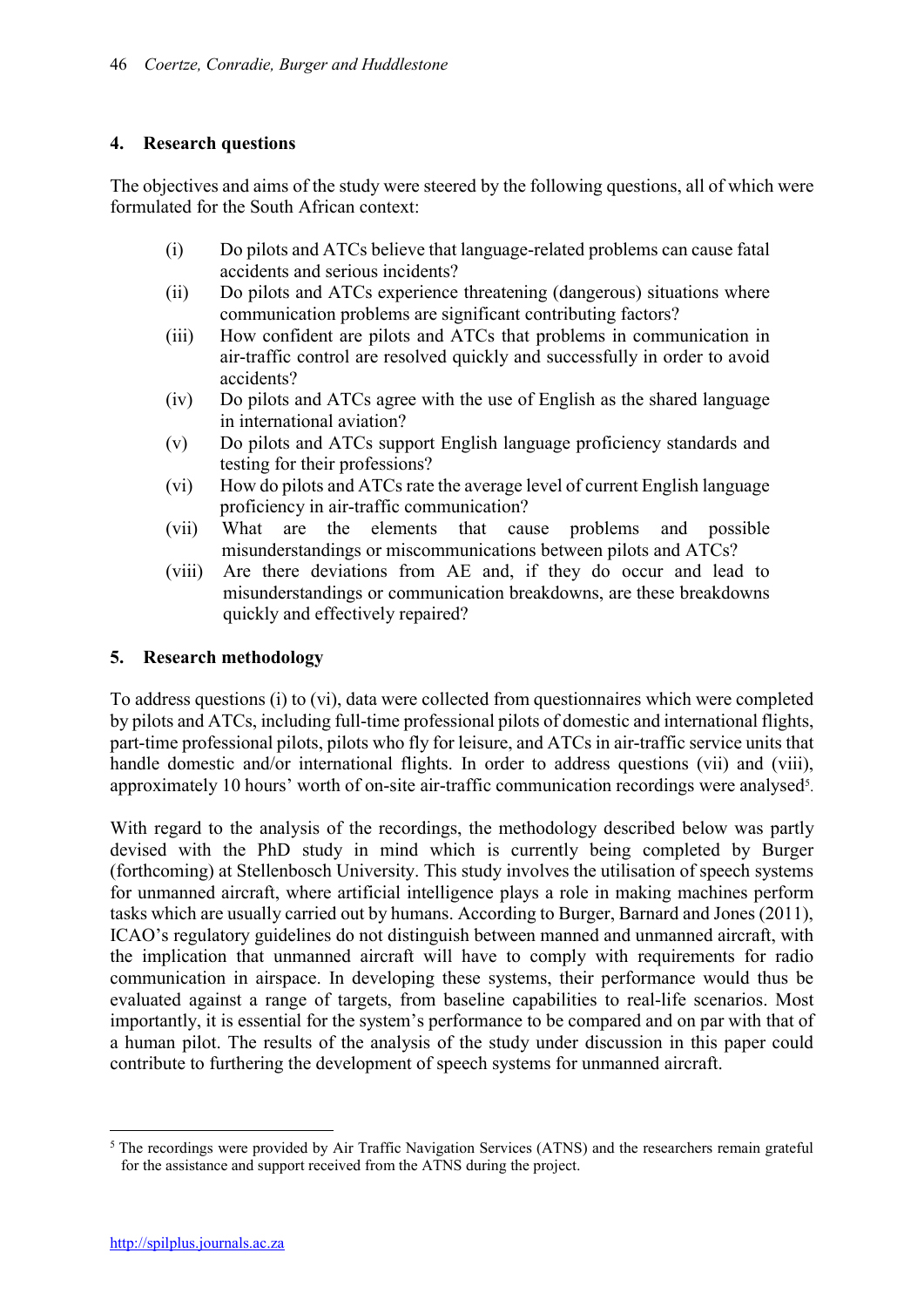According to Burger et al. (2011:1), human operations are not error-free and requests for clarification or correction are found in speech events. Therefore, aviation systems are designed with the acknowledgement of human errors and include redundancy to alleviate the effects of these errors. It is essential that an aircraft speech system meets human performance levels. Consequently, measuring error rates in pilot-ATC communication is important in order to provide a benchmark that can be used in designing an accepted standard system for the local environment in South Africa. The study under discussion in this paper can assist in this effort by using well-established methodologies which were utilised in other studies (cf. Cardosi, Brett and Han 1997 and Van Es 2004) and applying them to local pilot-ATC communications in order to establish local target error rates.

# 6. The participants

A total of 268 respondents completed the questionnaire (cf. section 7) of which 201 were pilots and 67 ATCs, all from the southern African region. Four pilots and one ATC indicated their location to be beyond the borders of South Africa and their data were discarded for the purpose of this study. Therefore, responses from 197 pilots and 66 ATCs were used which constitute a total of 263 respondents. All nine provinces in South Africa were represented in this study as indicated in Table 1.

| <b>Province</b> | <b>ATCs</b> | <b>Pilots</b> |
|-----------------|-------------|---------------|
| Eastern Cape    | 9           | ∍             |
| Free Sate       |             |               |
| Gauteng         | 21          | 118           |
| KwaZulu-Natal   | 3           | 14            |
| Limpopo         | 6           |               |
| Mpumalanga      | っ           |               |
| North West      |             | 3             |
| Northern Cape   | 6           |               |
| Western Cape    | 14          | 50            |
| Not indicated   |             | ∍             |
| <b>Total</b>    | 66          | 197           |

Table 1. Provincial representation of ATCs and pilots

With regard to first languages, 52% of the participants indicated English as their first language, while 35% indicated Afrikaans. The remaining participants' first languages included isiXhosa, isiZulu, Sepedi, Sesotho, Setswana, Shona, Siswati and Xitsonga. There were also four German speakers, one Dutch speaker and one Spanish speaker.

The ages of the pilots ranged from younger than 30 years to 60 years and older, with the largest contingent of pilots being between the ages of 50 and 59 years and the largest group of ATCs being younger than 30 years. The majority of the respondents spoke English or Afrikaans as their mother tongue and the majority of them received (most of) their education in English. The educational level of the respondents ranged from grade 12 to PhD level.

Professionally, the ATCs' functions in air-traffic control ranged from assistants to those working in briefing and management. Tower, approach and area controllers were also involved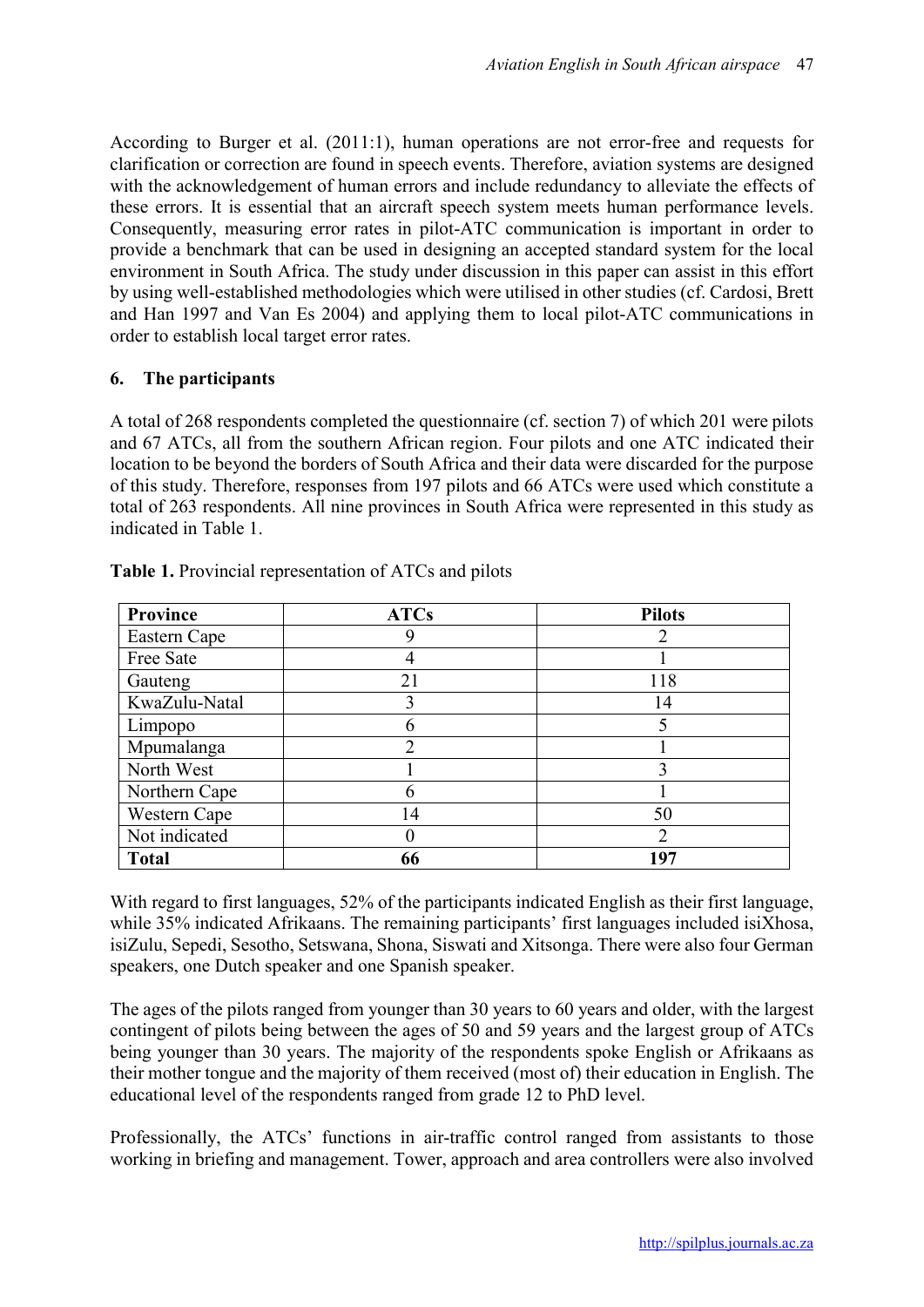as respondents, with the majority of the ATCs working in air-traffic service units handling international traffic (cf. Tables 2 and 3).

| <b>ATC</b> work<br>experience (in<br>years) | $ATC-$<br>assistant,<br>briefing,<br>management | <b>Tower</b> | Approach          | Area | <b>Total</b> |
|---------------------------------------------|-------------------------------------------------|--------------|-------------------|------|--------------|
| Less than two<br>vears                      |                                                 | 9            | $\sum_{i=1}^{n}$  |      | 13           |
| Two to five<br>years                        | $\overline{2}$                                  | 9            | 5                 | 0    | 16           |
| Five to 10 years                            |                                                 |              | 10                |      | 15           |
| More than 10<br>years                       | $\mathfrak{D}$                                  | 3            | $12 \overline{)}$ | 5    | 22           |
| <b>Total</b>                                | 6                                               | 25           | 29                |      | 66           |

Table 2. Type of ATC and experience in years

Table 3. ATCs in service units with international traffic

| <b>ATCs (International Traffic)</b> | <b>Total</b> |
|-------------------------------------|--------------|
| Yes                                 |              |
| No                                  | 24           |
| Not indicated                       |              |
| <b>Total</b>                        | 66           |

A large number of the pilots who participated are full-time professionals who have flown for more than 1,000 hours (most for more than 5,000 hours) in a variety of aircraft types (cf. Tables 4, 5 and 6).

Table 4. Type of pilots and total flying hours

| Number of     | <b>Student</b> | Private | Part-time    | <b>Full-time professional</b> | <b>Total</b> |
|---------------|----------------|---------|--------------|-------------------------------|--------------|
| hours flown   |                |         | professional |                               |              |
| Less than 200 | 7              | 11      | 2            | 0                             | 20           |
| hours         |                |         |              |                               |              |
| 200-1 000     | $\overline{0}$ | 22      |              |                               | 26           |
| hours         |                |         |              |                               |              |
| 1 000-5 000   |                | 11      | 13           | 25                            | 49           |
| hours         | 0              |         |              |                               |              |
| More than     | $\overline{0}$ |         |              |                               |              |
| 5 000 hours   |                |         |              | 96                            | 102          |
| <b>Total</b>  | −              | 45      | 21           | 124                           | 197          |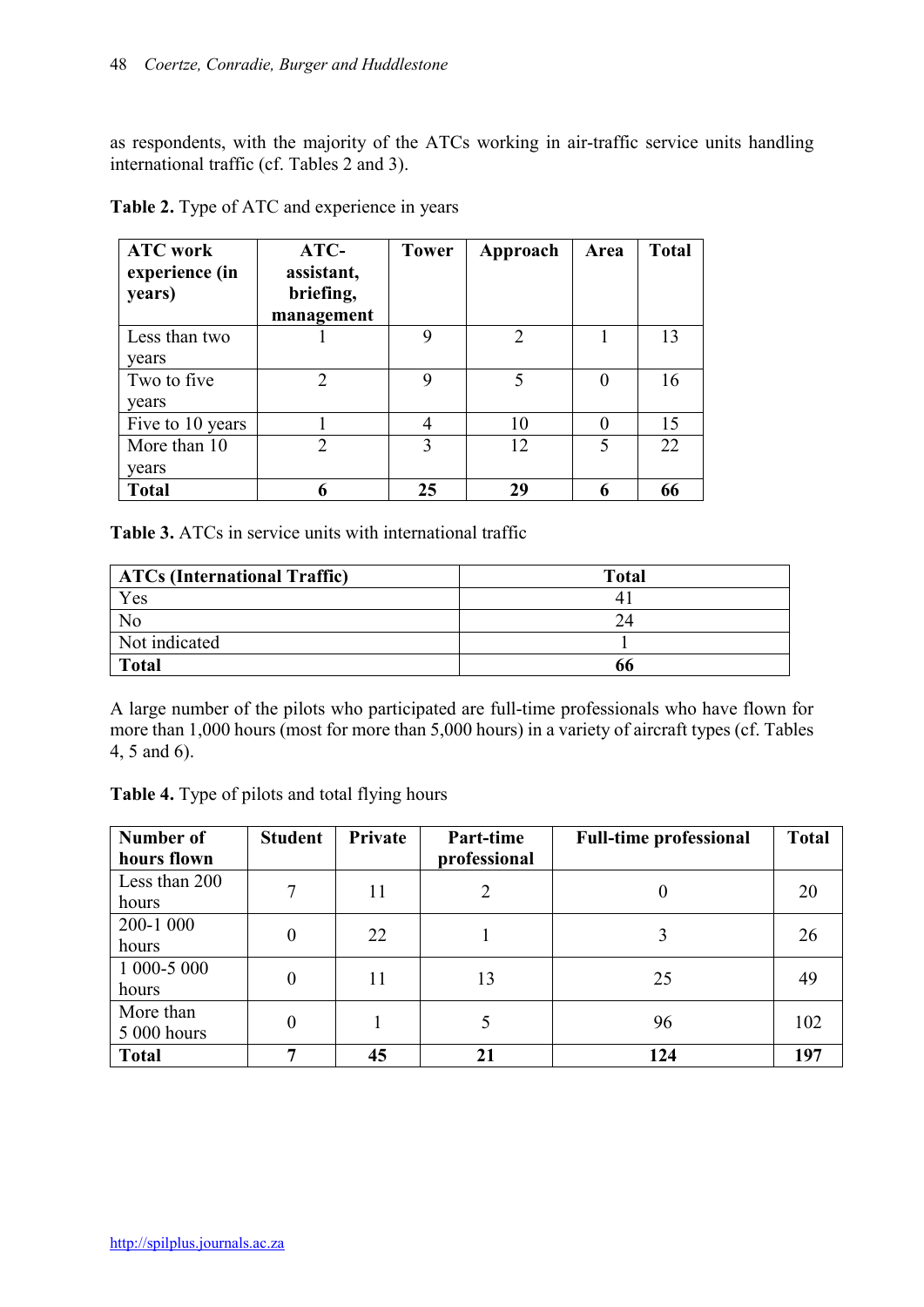|               | <b>Instrument rating</b> |        | <b>Instructor</b> |          |    |              |              |
|---------------|--------------------------|--------|-------------------|----------|----|--------------|--------------|
| License       | Single-                  | Multi- | Gr I              | Gr       | Gr | <b>Micro</b> | <b>Total</b> |
|               | engine                   | engine |                   | $\bf{I}$ | Ш  | /NPL         |              |
| ATPL          |                          | 115    |                   | 35       | b  |              | 117          |
| <b>CPL</b>    |                          | 10     |                   |          |    |              | 23           |
| PPL/MPL/NPL   |                          |        |                   |          |    |              | 48           |
| Student pilot |                          |        |                   |          |    |              |              |
| Not indicated |                          |        |                   |          |    |              |              |
| <b>Total</b>  |                          | 128    |                   | 43       | 10 |              | 197          |

Table 5. Qualifications and ratings of pilots

Table 6. Number of pilots flying each type of aircraft at least once a month

| Aircraft         | Single-engine<br>piston | Multi-engine<br>piston | Turboprop | <b>Jet</b> | Helicopter | Gyrocopter/<br><b>Trike/Glider</b> |
|------------------|-------------------------|------------------------|-----------|------------|------------|------------------------------------|
| No. of<br>pilots | Dб                      |                        |           | 68         |            |                                    |

The group of respondents constituted a suitable group for this study, as their responses to language and communication-related issues are based on extensive experience.

# 7. Results of the questionnaire: Language and communication items

An online questionnaire was designed to investigate pilots' and ATCs' perceptions of the role of language in air-traffic communication. It consisted of eight items, each with a number of options that the participant could choose from by clicking on the relevant option. The items in the questionnaire, as well as their respective possible response options, are laid out in Table 7, while the quantitative results of the responses to the questions in Table 7 are provided in Table 8.

Table 7. Online questionnaire to investigate pilots' and ATCs' perceptions of the role of language in air-traffic communication

| <b>Questions</b>                                                                                                | <b>Response options</b>                        |
|-----------------------------------------------------------------------------------------------------------------|------------------------------------------------|
| 1.) How many times have you experienced                                                                         | Never $/ 1 - 3 / 3 - 10 /$ More than 10        |
| radio communication problems<br>while                                                                           |                                                |
| flying/doing air-traffic control?                                                                               |                                                |
| 2.) How many times have you been in $\sqrt{\frac{8000 \text{ m}}{1 \cdot 3}}$ Never / 1-3 / 3-10 / More than 10 |                                                |
| threatening situations while flying/doing air-                                                                  |                                                |
| control where communication<br>raffic                                                                           |                                                |
| problems contributed to the situation?                                                                          |                                                |
| 3.) How confident are you that problems in                                                                      | Not confident / Fairly confident / Confident / |
| communication among pilots and ATCs in                                                                          | Very confident                                 |
| South Africa are resolved quickly and easily                                                                    |                                                |
| in order to avoid accidents?                                                                                    |                                                |
| 4.) In your opinion, which category is most   Non-language-related factors:                                     |                                                |
| often the cause of communication problems                                                                       |                                                |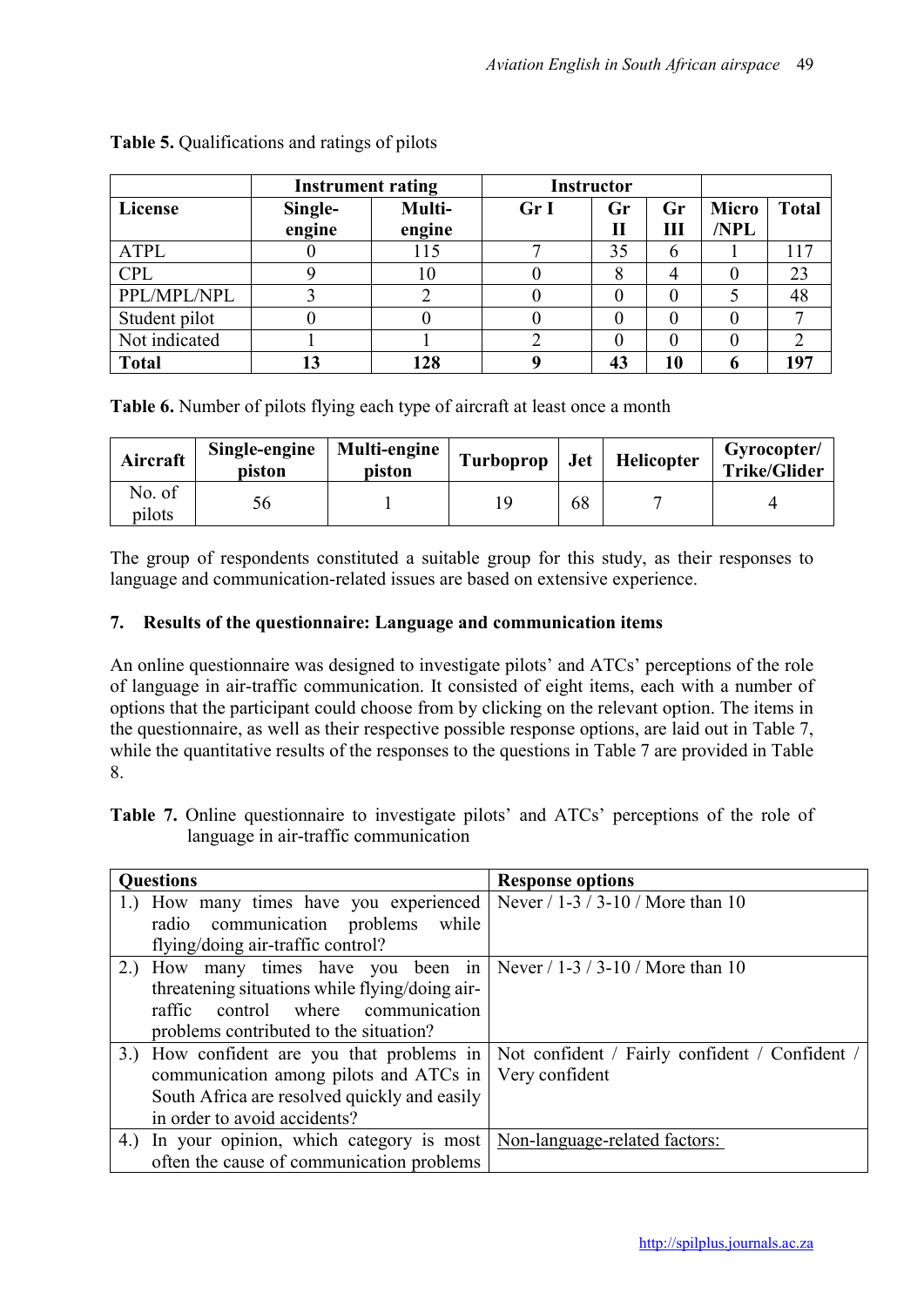| among pilots and ATCs? (Choose all                | Attitude / Non-compliance with instructions /    |
|---------------------------------------------------|--------------------------------------------------|
| applicable.)                                      | Nervousness / Lack of experience                 |
|                                                   | Language-related factors:                        |
|                                                   | Pronunciation / Structure / Vocabulary / Fluency |
|                                                   | / Comprehension / Interaction                    |
|                                                   | Other factors:                                   |
|                                                   | Radio distortion and background noise / Radio    |
|                                                   | malfunction / Frequency congestion               |
| 5.) Do you think it is possible that language-    | Impossible / Unlikely / Possible / Likely        |
| related communication problems among              |                                                  |
| pilots and ATCs can cause fatal accidents         |                                                  |
| and serious incidents?                            |                                                  |
| 6.) Do you support English language proficiency   | Strongly opposed / Somewhat opposed / Neutral    |
| standards and testing among pilots and ATCs       | / Somewhat in favour / Strongly in favour        |
| in South Africa?                                  |                                                  |
| 7.) Do you agree with the use of English          | Disagree / Neutral / Agree                       |
| nationally and internationally as the common      |                                                  |
| language in a multilingual<br>aviation            |                                                  |
| community?                                        |                                                  |
| 8.)<br>In general, how would you rate the English | Poor / Adequate / Good / Excellent               |
| language proficiency standard of pilots and       |                                                  |
| ATCs in South Africa?                             |                                                  |

Table 8. Results of the questionnaire's language and communication items

| Item on questionnaire                                                                                      |              | <b>ATCs</b><br>$n = 66$ |                | <b>Pilots</b><br>$n = 197$ |                | <b>Total</b><br>$n = 263$ |
|------------------------------------------------------------------------------------------------------------|--------------|-------------------------|----------------|----------------------------|----------------|---------------------------|
| 1. Number of times in threatening situations where<br>communication problems contributed to the situation. |              | $\frac{0}{0}$           |                | $\frac{0}{0}$              |                | $\frac{0}{0}$             |
| Never                                                                                                      | 17           | 26                      | 64             | 32                         | 81             | 31                        |
| One to three                                                                                               | 15           | 23                      | 70             | 36                         | 85             | 32                        |
| Three to ten                                                                                               | 16           | 24                      | 26             | 13                         | 42             | 16                        |
| More than 10                                                                                               | 18           | 27                      | 35             | 18                         | 53             | 20                        |
| I don't understand the question                                                                            | $\mathbf{0}$ | $\theta$                | 1              | 1                          | 1              | $\mathbf{0}$              |
| No option chosen                                                                                           | $\mathbf{0}$ | $\theta$                | $\mathbf{1}$   |                            | 1              | $\mathbf{0}$              |
| <b>Total</b>                                                                                               | 66           | 100                     | 197            | 100                        | 263            | 100                       |
| 2. Level of confidence that communication problems<br>among pilots and ATCs are quickly resolved.          |              | $\frac{0}{0}$           |                | $\frac{0}{0}$              |                | $\frac{0}{0}$             |
| Not confident                                                                                              | 11           | 17                      | 20             | 10                         | 31             | 12                        |
| Fairly confident                                                                                           | 26           | 39                      | 68             | 35                         | 94             | 36                        |
| Confident                                                                                                  | 20           | 30                      | 62             | 31                         | 82             | 31                        |
| Very confident                                                                                             | 9            | 14                      | 44             | 22                         | 53             | 20                        |
| I don't understand the question                                                                            | $\mathbf{0}$ | $\theta$                | 1              |                            | 1              | $\mathbf{0}$              |
| No option chosen                                                                                           | $\mathbf{0}$ | $\theta$                | $\overline{2}$ |                            | $\overline{c}$ |                           |
|                                                                                                            |              |                         |                |                            |                |                           |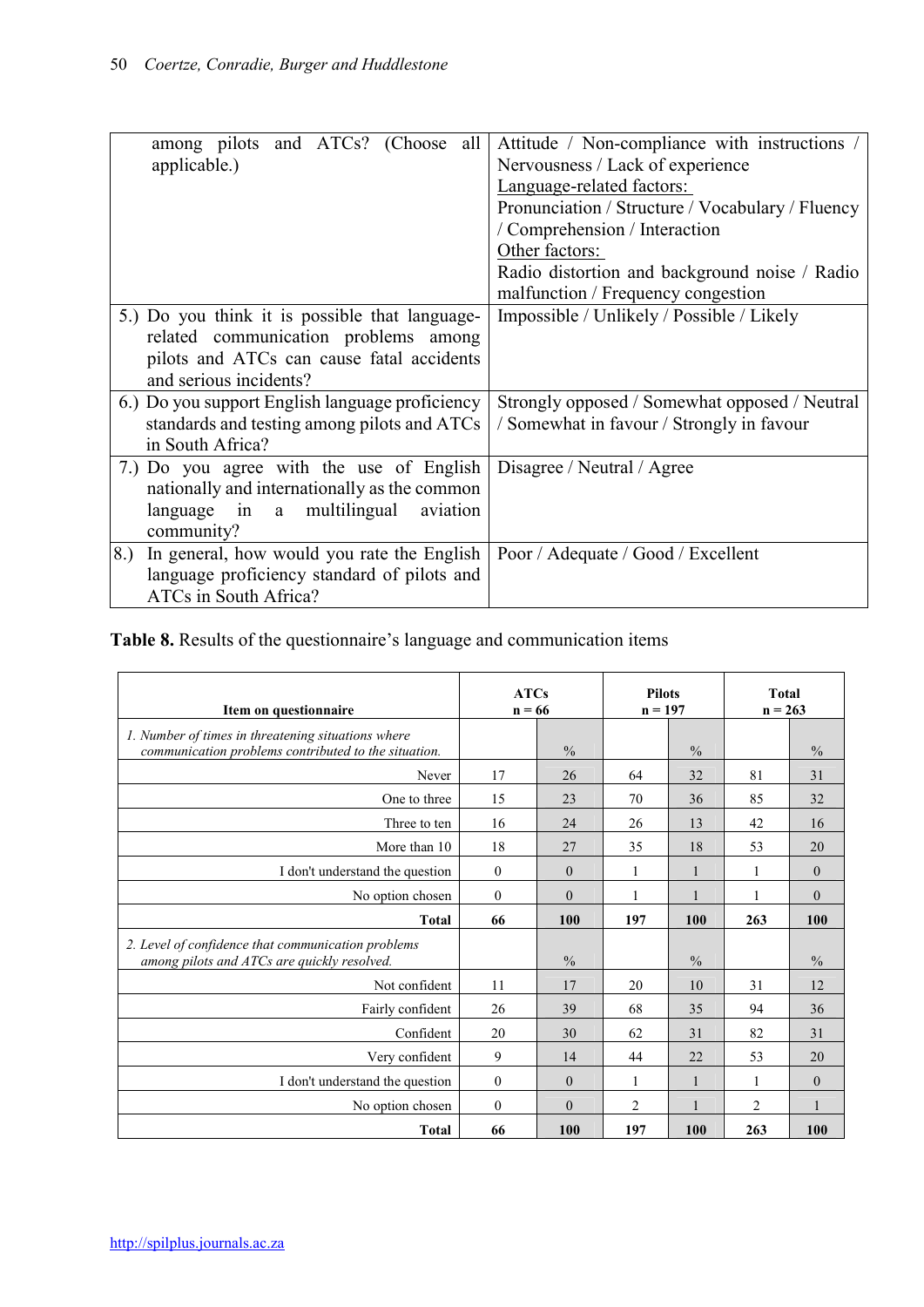| Non-language-related factors<br>23<br>Attitude<br>35<br>79<br>40<br>102<br>39<br>Non-compliance with instructions<br>33<br>50<br>26<br>85<br>32<br>52<br>72<br>27<br>Nervousness<br>25<br>38<br>47<br>24<br>Lack of experience<br>43<br>65<br>119<br>60<br>162<br>62<br>Language-related factors<br>Pronunciation<br>35<br>133<br>68<br>168<br>53<br>64<br>7<br>29<br>Structure<br>11<br>15<br>36<br>14<br>21<br>44<br>22<br>25<br>Vocabulary<br>32<br>65<br>69<br>Fluency<br>21<br>32<br>35<br>90<br>34<br>Comprehension<br>39<br>49<br>59<br>90<br>46<br>129<br>9<br>37<br>19<br>17<br>Interaction<br>14<br>46<br><b>Other factors</b><br>Radio distortion and background noise<br>39<br>105<br>53<br>55<br>59<br>144<br>Radio malfunction<br>29<br>$\tau$<br>42<br>44<br>13<br>16<br>28<br>58<br>54<br>42<br>114<br>142<br>Frequency congestion<br>4. The possibility that language-related communication<br>problems can cause fatal accidents and serious<br>$\frac{0}{0}$<br>$\frac{0}{0}$<br>$\frac{0}{0}$<br><i>incidents.</i><br>$\boldsymbol{0}$<br>$\mathbf{0}$<br>$\boldsymbol{0}$<br>$\boldsymbol{0}$<br>$\boldsymbol{0}$<br>Impossible<br>$\boldsymbol{0}$<br>Unlikely<br>3<br>$\overline{7}$<br>5<br>13<br>16<br>6<br>Possible<br>32<br>48<br>108<br>53<br>55<br>140<br>29<br>44<br>72<br>37<br>101<br>38<br>Likely<br>$\mathbf{1}$<br>I don't understand the question<br>$\overline{2}$<br>$\mathbf{1}$<br>2<br>$\mathbf{1}$<br>$\mathbf{1}$<br>$\overline{3}$<br>$\overline{2}$<br>$\mathfrak 2$<br>$\overline{2}$<br>$\mathbf{1}$<br>4<br>No option chosen<br>66<br>100<br>197<br>100<br>263<br>100<br>Total<br>5. Support for English language proficiency standards<br>$\frac{0}{0}$<br>$\frac{0}{0}$<br>$\frac{0}{0}$<br>and testing for pilots and ATCs.<br>Strongly oppose<br>$\boldsymbol{0}$<br>$\boldsymbol{0}$<br>1<br>$\mathbf{1}$<br>1<br>$\boldsymbol{0}$<br>$\boldsymbol{0}$<br>$\overline{c}$<br>Somewhat opposed<br>$\mathbf{0}$<br>6<br>3<br>6<br>3<br>Neutral<br>$\overline{7}$<br>5<br>14<br>17<br>6<br>$\mathbf{9}$<br>Somewhat in favour<br>14<br>32<br>16<br>41<br>16<br>Strongly in favour<br>53<br>142<br>80<br>$72\,$<br>195<br>74<br>$\overline{2}$<br>No option chosen<br>$\overline{2}$<br>1<br>3<br>1<br>1<br><b>Total</b><br>66<br>100<br>197<br>100<br>263<br>100<br>6. English as lingua franca in a multilingual aviation<br>community nationally and internationally.<br>$\%$<br>$\%$<br>$\%$<br>$\boldsymbol{0}$<br>$\boldsymbol{0}$<br>3<br>$\overline{2}$<br>3<br>Disagree<br>1<br>Neutral<br>4<br>$\overline{2}$<br>6<br>5<br>1<br>$\mathbf{1}$<br>61<br>92<br>189<br>96<br>250<br>95<br>Agree<br>I don't understand the question<br>$\mathbf{1}$<br>$\sqrt{2}$<br>$\overline{c}$<br>$\,1$<br>$\mathfrak{Z}$<br>$\mathbf{1}$<br>$\boldsymbol{2}$<br>$\boldsymbol{0}$<br>No option chosen<br>$\mathbf{0}$<br>$\overline{c}$<br>$\mathbf{1}$<br>$\mathbf{1}$<br>66<br><b>Total</b><br>100<br>197<br>100<br>263<br>100 | 3. Category most often the cause for communication<br>problems among pilots and ATCs. | $\frac{0}{0}$ | $\frac{0}{0}$ | $\frac{0}{0}$ |
|----------------------------------------------------------------------------------------------------------------------------------------------------------------------------------------------------------------------------------------------------------------------------------------------------------------------------------------------------------------------------------------------------------------------------------------------------------------------------------------------------------------------------------------------------------------------------------------------------------------------------------------------------------------------------------------------------------------------------------------------------------------------------------------------------------------------------------------------------------------------------------------------------------------------------------------------------------------------------------------------------------------------------------------------------------------------------------------------------------------------------------------------------------------------------------------------------------------------------------------------------------------------------------------------------------------------------------------------------------------------------------------------------------------------------------------------------------------------------------------------------------------------------------------------------------------------------------------------------------------------------------------------------------------------------------------------------------------------------------------------------------------------------------------------------------------------------------------------------------------------------------------------------------------------------------------------------------------------------------------------------------------------------------------------------------------------------------------------------------------------------------------------------------------------------------------------------------------------------------------------------------------------------------------------------------------------------------------------------------------------------------------------------------------------------------------------------------------------------------------------------------------------------------------------------------------------------------------------------------------------------------------------------------------------------------------------------------------------------------------------------------------------------------------------------------------------------------------------------------------------------------------------------------------------------------------------------------------------------|---------------------------------------------------------------------------------------|---------------|---------------|---------------|
|                                                                                                                                                                                                                                                                                                                                                                                                                                                                                                                                                                                                                                                                                                                                                                                                                                                                                                                                                                                                                                                                                                                                                                                                                                                                                                                                                                                                                                                                                                                                                                                                                                                                                                                                                                                                                                                                                                                                                                                                                                                                                                                                                                                                                                                                                                                                                                                                                                                                                                                                                                                                                                                                                                                                                                                                                                                                                                                                                                            |                                                                                       |               |               |               |
|                                                                                                                                                                                                                                                                                                                                                                                                                                                                                                                                                                                                                                                                                                                                                                                                                                                                                                                                                                                                                                                                                                                                                                                                                                                                                                                                                                                                                                                                                                                                                                                                                                                                                                                                                                                                                                                                                                                                                                                                                                                                                                                                                                                                                                                                                                                                                                                                                                                                                                                                                                                                                                                                                                                                                                                                                                                                                                                                                                            |                                                                                       |               |               |               |
|                                                                                                                                                                                                                                                                                                                                                                                                                                                                                                                                                                                                                                                                                                                                                                                                                                                                                                                                                                                                                                                                                                                                                                                                                                                                                                                                                                                                                                                                                                                                                                                                                                                                                                                                                                                                                                                                                                                                                                                                                                                                                                                                                                                                                                                                                                                                                                                                                                                                                                                                                                                                                                                                                                                                                                                                                                                                                                                                                                            |                                                                                       |               |               |               |
|                                                                                                                                                                                                                                                                                                                                                                                                                                                                                                                                                                                                                                                                                                                                                                                                                                                                                                                                                                                                                                                                                                                                                                                                                                                                                                                                                                                                                                                                                                                                                                                                                                                                                                                                                                                                                                                                                                                                                                                                                                                                                                                                                                                                                                                                                                                                                                                                                                                                                                                                                                                                                                                                                                                                                                                                                                                                                                                                                                            |                                                                                       |               |               |               |
|                                                                                                                                                                                                                                                                                                                                                                                                                                                                                                                                                                                                                                                                                                                                                                                                                                                                                                                                                                                                                                                                                                                                                                                                                                                                                                                                                                                                                                                                                                                                                                                                                                                                                                                                                                                                                                                                                                                                                                                                                                                                                                                                                                                                                                                                                                                                                                                                                                                                                                                                                                                                                                                                                                                                                                                                                                                                                                                                                                            |                                                                                       |               |               |               |
|                                                                                                                                                                                                                                                                                                                                                                                                                                                                                                                                                                                                                                                                                                                                                                                                                                                                                                                                                                                                                                                                                                                                                                                                                                                                                                                                                                                                                                                                                                                                                                                                                                                                                                                                                                                                                                                                                                                                                                                                                                                                                                                                                                                                                                                                                                                                                                                                                                                                                                                                                                                                                                                                                                                                                                                                                                                                                                                                                                            |                                                                                       |               |               |               |
|                                                                                                                                                                                                                                                                                                                                                                                                                                                                                                                                                                                                                                                                                                                                                                                                                                                                                                                                                                                                                                                                                                                                                                                                                                                                                                                                                                                                                                                                                                                                                                                                                                                                                                                                                                                                                                                                                                                                                                                                                                                                                                                                                                                                                                                                                                                                                                                                                                                                                                                                                                                                                                                                                                                                                                                                                                                                                                                                                                            |                                                                                       |               |               |               |
|                                                                                                                                                                                                                                                                                                                                                                                                                                                                                                                                                                                                                                                                                                                                                                                                                                                                                                                                                                                                                                                                                                                                                                                                                                                                                                                                                                                                                                                                                                                                                                                                                                                                                                                                                                                                                                                                                                                                                                                                                                                                                                                                                                                                                                                                                                                                                                                                                                                                                                                                                                                                                                                                                                                                                                                                                                                                                                                                                                            |                                                                                       |               |               |               |
|                                                                                                                                                                                                                                                                                                                                                                                                                                                                                                                                                                                                                                                                                                                                                                                                                                                                                                                                                                                                                                                                                                                                                                                                                                                                                                                                                                                                                                                                                                                                                                                                                                                                                                                                                                                                                                                                                                                                                                                                                                                                                                                                                                                                                                                                                                                                                                                                                                                                                                                                                                                                                                                                                                                                                                                                                                                                                                                                                                            |                                                                                       |               |               |               |
|                                                                                                                                                                                                                                                                                                                                                                                                                                                                                                                                                                                                                                                                                                                                                                                                                                                                                                                                                                                                                                                                                                                                                                                                                                                                                                                                                                                                                                                                                                                                                                                                                                                                                                                                                                                                                                                                                                                                                                                                                                                                                                                                                                                                                                                                                                                                                                                                                                                                                                                                                                                                                                                                                                                                                                                                                                                                                                                                                                            |                                                                                       |               |               |               |
|                                                                                                                                                                                                                                                                                                                                                                                                                                                                                                                                                                                                                                                                                                                                                                                                                                                                                                                                                                                                                                                                                                                                                                                                                                                                                                                                                                                                                                                                                                                                                                                                                                                                                                                                                                                                                                                                                                                                                                                                                                                                                                                                                                                                                                                                                                                                                                                                                                                                                                                                                                                                                                                                                                                                                                                                                                                                                                                                                                            |                                                                                       |               |               |               |
|                                                                                                                                                                                                                                                                                                                                                                                                                                                                                                                                                                                                                                                                                                                                                                                                                                                                                                                                                                                                                                                                                                                                                                                                                                                                                                                                                                                                                                                                                                                                                                                                                                                                                                                                                                                                                                                                                                                                                                                                                                                                                                                                                                                                                                                                                                                                                                                                                                                                                                                                                                                                                                                                                                                                                                                                                                                                                                                                                                            |                                                                                       |               |               |               |
|                                                                                                                                                                                                                                                                                                                                                                                                                                                                                                                                                                                                                                                                                                                                                                                                                                                                                                                                                                                                                                                                                                                                                                                                                                                                                                                                                                                                                                                                                                                                                                                                                                                                                                                                                                                                                                                                                                                                                                                                                                                                                                                                                                                                                                                                                                                                                                                                                                                                                                                                                                                                                                                                                                                                                                                                                                                                                                                                                                            |                                                                                       |               |               |               |
|                                                                                                                                                                                                                                                                                                                                                                                                                                                                                                                                                                                                                                                                                                                                                                                                                                                                                                                                                                                                                                                                                                                                                                                                                                                                                                                                                                                                                                                                                                                                                                                                                                                                                                                                                                                                                                                                                                                                                                                                                                                                                                                                                                                                                                                                                                                                                                                                                                                                                                                                                                                                                                                                                                                                                                                                                                                                                                                                                                            |                                                                                       |               |               |               |
|                                                                                                                                                                                                                                                                                                                                                                                                                                                                                                                                                                                                                                                                                                                                                                                                                                                                                                                                                                                                                                                                                                                                                                                                                                                                                                                                                                                                                                                                                                                                                                                                                                                                                                                                                                                                                                                                                                                                                                                                                                                                                                                                                                                                                                                                                                                                                                                                                                                                                                                                                                                                                                                                                                                                                                                                                                                                                                                                                                            |                                                                                       |               |               |               |
|                                                                                                                                                                                                                                                                                                                                                                                                                                                                                                                                                                                                                                                                                                                                                                                                                                                                                                                                                                                                                                                                                                                                                                                                                                                                                                                                                                                                                                                                                                                                                                                                                                                                                                                                                                                                                                                                                                                                                                                                                                                                                                                                                                                                                                                                                                                                                                                                                                                                                                                                                                                                                                                                                                                                                                                                                                                                                                                                                                            |                                                                                       |               |               |               |
|                                                                                                                                                                                                                                                                                                                                                                                                                                                                                                                                                                                                                                                                                                                                                                                                                                                                                                                                                                                                                                                                                                                                                                                                                                                                                                                                                                                                                                                                                                                                                                                                                                                                                                                                                                                                                                                                                                                                                                                                                                                                                                                                                                                                                                                                                                                                                                                                                                                                                                                                                                                                                                                                                                                                                                                                                                                                                                                                                                            |                                                                                       |               |               |               |
|                                                                                                                                                                                                                                                                                                                                                                                                                                                                                                                                                                                                                                                                                                                                                                                                                                                                                                                                                                                                                                                                                                                                                                                                                                                                                                                                                                                                                                                                                                                                                                                                                                                                                                                                                                                                                                                                                                                                                                                                                                                                                                                                                                                                                                                                                                                                                                                                                                                                                                                                                                                                                                                                                                                                                                                                                                                                                                                                                                            |                                                                                       |               |               |               |
|                                                                                                                                                                                                                                                                                                                                                                                                                                                                                                                                                                                                                                                                                                                                                                                                                                                                                                                                                                                                                                                                                                                                                                                                                                                                                                                                                                                                                                                                                                                                                                                                                                                                                                                                                                                                                                                                                                                                                                                                                                                                                                                                                                                                                                                                                                                                                                                                                                                                                                                                                                                                                                                                                                                                                                                                                                                                                                                                                                            |                                                                                       |               |               |               |
|                                                                                                                                                                                                                                                                                                                                                                                                                                                                                                                                                                                                                                                                                                                                                                                                                                                                                                                                                                                                                                                                                                                                                                                                                                                                                                                                                                                                                                                                                                                                                                                                                                                                                                                                                                                                                                                                                                                                                                                                                                                                                                                                                                                                                                                                                                                                                                                                                                                                                                                                                                                                                                                                                                                                                                                                                                                                                                                                                                            |                                                                                       |               |               |               |
|                                                                                                                                                                                                                                                                                                                                                                                                                                                                                                                                                                                                                                                                                                                                                                                                                                                                                                                                                                                                                                                                                                                                                                                                                                                                                                                                                                                                                                                                                                                                                                                                                                                                                                                                                                                                                                                                                                                                                                                                                                                                                                                                                                                                                                                                                                                                                                                                                                                                                                                                                                                                                                                                                                                                                                                                                                                                                                                                                                            |                                                                                       |               |               |               |
|                                                                                                                                                                                                                                                                                                                                                                                                                                                                                                                                                                                                                                                                                                                                                                                                                                                                                                                                                                                                                                                                                                                                                                                                                                                                                                                                                                                                                                                                                                                                                                                                                                                                                                                                                                                                                                                                                                                                                                                                                                                                                                                                                                                                                                                                                                                                                                                                                                                                                                                                                                                                                                                                                                                                                                                                                                                                                                                                                                            |                                                                                       |               |               |               |
|                                                                                                                                                                                                                                                                                                                                                                                                                                                                                                                                                                                                                                                                                                                                                                                                                                                                                                                                                                                                                                                                                                                                                                                                                                                                                                                                                                                                                                                                                                                                                                                                                                                                                                                                                                                                                                                                                                                                                                                                                                                                                                                                                                                                                                                                                                                                                                                                                                                                                                                                                                                                                                                                                                                                                                                                                                                                                                                                                                            |                                                                                       |               |               |               |
|                                                                                                                                                                                                                                                                                                                                                                                                                                                                                                                                                                                                                                                                                                                                                                                                                                                                                                                                                                                                                                                                                                                                                                                                                                                                                                                                                                                                                                                                                                                                                                                                                                                                                                                                                                                                                                                                                                                                                                                                                                                                                                                                                                                                                                                                                                                                                                                                                                                                                                                                                                                                                                                                                                                                                                                                                                                                                                                                                                            |                                                                                       |               |               |               |
|                                                                                                                                                                                                                                                                                                                                                                                                                                                                                                                                                                                                                                                                                                                                                                                                                                                                                                                                                                                                                                                                                                                                                                                                                                                                                                                                                                                                                                                                                                                                                                                                                                                                                                                                                                                                                                                                                                                                                                                                                                                                                                                                                                                                                                                                                                                                                                                                                                                                                                                                                                                                                                                                                                                                                                                                                                                                                                                                                                            |                                                                                       |               |               |               |
|                                                                                                                                                                                                                                                                                                                                                                                                                                                                                                                                                                                                                                                                                                                                                                                                                                                                                                                                                                                                                                                                                                                                                                                                                                                                                                                                                                                                                                                                                                                                                                                                                                                                                                                                                                                                                                                                                                                                                                                                                                                                                                                                                                                                                                                                                                                                                                                                                                                                                                                                                                                                                                                                                                                                                                                                                                                                                                                                                                            |                                                                                       |               |               |               |
|                                                                                                                                                                                                                                                                                                                                                                                                                                                                                                                                                                                                                                                                                                                                                                                                                                                                                                                                                                                                                                                                                                                                                                                                                                                                                                                                                                                                                                                                                                                                                                                                                                                                                                                                                                                                                                                                                                                                                                                                                                                                                                                                                                                                                                                                                                                                                                                                                                                                                                                                                                                                                                                                                                                                                                                                                                                                                                                                                                            |                                                                                       |               |               |               |
|                                                                                                                                                                                                                                                                                                                                                                                                                                                                                                                                                                                                                                                                                                                                                                                                                                                                                                                                                                                                                                                                                                                                                                                                                                                                                                                                                                                                                                                                                                                                                                                                                                                                                                                                                                                                                                                                                                                                                                                                                                                                                                                                                                                                                                                                                                                                                                                                                                                                                                                                                                                                                                                                                                                                                                                                                                                                                                                                                                            |                                                                                       |               |               |               |
|                                                                                                                                                                                                                                                                                                                                                                                                                                                                                                                                                                                                                                                                                                                                                                                                                                                                                                                                                                                                                                                                                                                                                                                                                                                                                                                                                                                                                                                                                                                                                                                                                                                                                                                                                                                                                                                                                                                                                                                                                                                                                                                                                                                                                                                                                                                                                                                                                                                                                                                                                                                                                                                                                                                                                                                                                                                                                                                                                                            |                                                                                       |               |               |               |
|                                                                                                                                                                                                                                                                                                                                                                                                                                                                                                                                                                                                                                                                                                                                                                                                                                                                                                                                                                                                                                                                                                                                                                                                                                                                                                                                                                                                                                                                                                                                                                                                                                                                                                                                                                                                                                                                                                                                                                                                                                                                                                                                                                                                                                                                                                                                                                                                                                                                                                                                                                                                                                                                                                                                                                                                                                                                                                                                                                            |                                                                                       |               |               |               |
|                                                                                                                                                                                                                                                                                                                                                                                                                                                                                                                                                                                                                                                                                                                                                                                                                                                                                                                                                                                                                                                                                                                                                                                                                                                                                                                                                                                                                                                                                                                                                                                                                                                                                                                                                                                                                                                                                                                                                                                                                                                                                                                                                                                                                                                                                                                                                                                                                                                                                                                                                                                                                                                                                                                                                                                                                                                                                                                                                                            |                                                                                       |               |               |               |
|                                                                                                                                                                                                                                                                                                                                                                                                                                                                                                                                                                                                                                                                                                                                                                                                                                                                                                                                                                                                                                                                                                                                                                                                                                                                                                                                                                                                                                                                                                                                                                                                                                                                                                                                                                                                                                                                                                                                                                                                                                                                                                                                                                                                                                                                                                                                                                                                                                                                                                                                                                                                                                                                                                                                                                                                                                                                                                                                                                            |                                                                                       |               |               |               |
|                                                                                                                                                                                                                                                                                                                                                                                                                                                                                                                                                                                                                                                                                                                                                                                                                                                                                                                                                                                                                                                                                                                                                                                                                                                                                                                                                                                                                                                                                                                                                                                                                                                                                                                                                                                                                                                                                                                                                                                                                                                                                                                                                                                                                                                                                                                                                                                                                                                                                                                                                                                                                                                                                                                                                                                                                                                                                                                                                                            |                                                                                       |               |               |               |
|                                                                                                                                                                                                                                                                                                                                                                                                                                                                                                                                                                                                                                                                                                                                                                                                                                                                                                                                                                                                                                                                                                                                                                                                                                                                                                                                                                                                                                                                                                                                                                                                                                                                                                                                                                                                                                                                                                                                                                                                                                                                                                                                                                                                                                                                                                                                                                                                                                                                                                                                                                                                                                                                                                                                                                                                                                                                                                                                                                            |                                                                                       |               |               |               |
|                                                                                                                                                                                                                                                                                                                                                                                                                                                                                                                                                                                                                                                                                                                                                                                                                                                                                                                                                                                                                                                                                                                                                                                                                                                                                                                                                                                                                                                                                                                                                                                                                                                                                                                                                                                                                                                                                                                                                                                                                                                                                                                                                                                                                                                                                                                                                                                                                                                                                                                                                                                                                                                                                                                                                                                                                                                                                                                                                                            |                                                                                       |               |               |               |
|                                                                                                                                                                                                                                                                                                                                                                                                                                                                                                                                                                                                                                                                                                                                                                                                                                                                                                                                                                                                                                                                                                                                                                                                                                                                                                                                                                                                                                                                                                                                                                                                                                                                                                                                                                                                                                                                                                                                                                                                                                                                                                                                                                                                                                                                                                                                                                                                                                                                                                                                                                                                                                                                                                                                                                                                                                                                                                                                                                            |                                                                                       |               |               |               |
|                                                                                                                                                                                                                                                                                                                                                                                                                                                                                                                                                                                                                                                                                                                                                                                                                                                                                                                                                                                                                                                                                                                                                                                                                                                                                                                                                                                                                                                                                                                                                                                                                                                                                                                                                                                                                                                                                                                                                                                                                                                                                                                                                                                                                                                                                                                                                                                                                                                                                                                                                                                                                                                                                                                                                                                                                                                                                                                                                                            |                                                                                       |               |               |               |
|                                                                                                                                                                                                                                                                                                                                                                                                                                                                                                                                                                                                                                                                                                                                                                                                                                                                                                                                                                                                                                                                                                                                                                                                                                                                                                                                                                                                                                                                                                                                                                                                                                                                                                                                                                                                                                                                                                                                                                                                                                                                                                                                                                                                                                                                                                                                                                                                                                                                                                                                                                                                                                                                                                                                                                                                                                                                                                                                                                            |                                                                                       |               |               |               |
|                                                                                                                                                                                                                                                                                                                                                                                                                                                                                                                                                                                                                                                                                                                                                                                                                                                                                                                                                                                                                                                                                                                                                                                                                                                                                                                                                                                                                                                                                                                                                                                                                                                                                                                                                                                                                                                                                                                                                                                                                                                                                                                                                                                                                                                                                                                                                                                                                                                                                                                                                                                                                                                                                                                                                                                                                                                                                                                                                                            |                                                                                       |               |               |               |
|                                                                                                                                                                                                                                                                                                                                                                                                                                                                                                                                                                                                                                                                                                                                                                                                                                                                                                                                                                                                                                                                                                                                                                                                                                                                                                                                                                                                                                                                                                                                                                                                                                                                                                                                                                                                                                                                                                                                                                                                                                                                                                                                                                                                                                                                                                                                                                                                                                                                                                                                                                                                                                                                                                                                                                                                                                                                                                                                                                            |                                                                                       |               |               |               |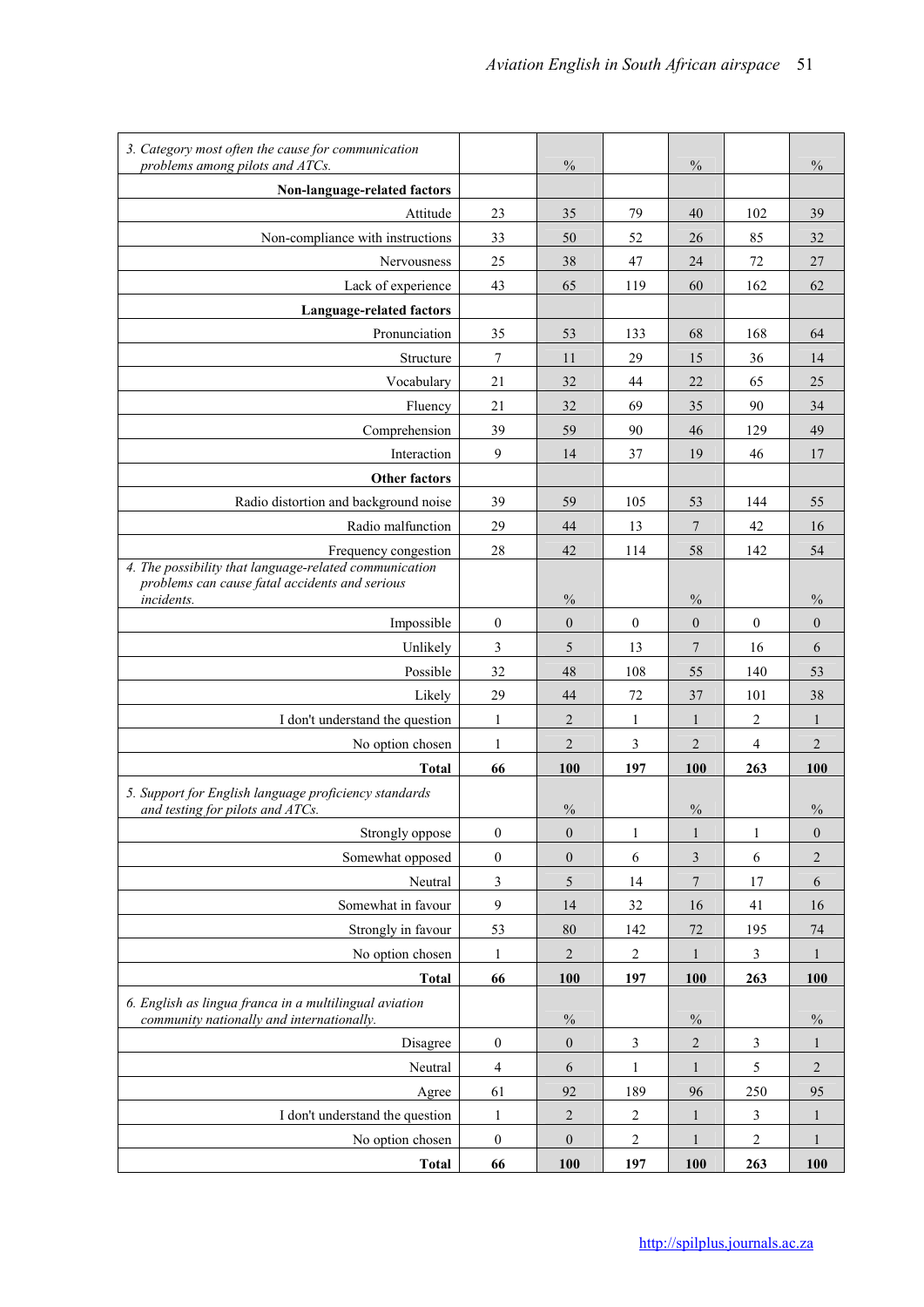| 7. English language proficiency of pilots and ATCs in<br>South Africa. |                  | $\frac{0}{0}$ |     | $\frac{0}{0}$  |     | $\frac{0}{0}$ |
|------------------------------------------------------------------------|------------------|---------------|-----|----------------|-----|---------------|
| Poor                                                                   | 6                | 9             | 8   | $\overline{4}$ | 14  | 5             |
| Adequate                                                               | 22               | 33            | 62  | 31             | 84  | 32            |
| Good                                                                   | 35               | 53            | 105 | 53             | 140 | 53            |
| Excellent                                                              | 3                | 5             | 21  | 11             | 24  | 9             |
| No option chosen                                                       | $\boldsymbol{0}$ | $\theta$      | 1   | 1              |     | $\mathbf{0}$  |
| <b>Total</b>                                                           | 66               | 100           | 197 | 100            | 263 | 100           |
| 8. Number of times radio communication problems were<br>experienced.   |                  | $\frac{0}{0}$ |     | $\frac{0}{0}$  |     | $\frac{0}{0}$ |
| Never                                                                  | $\overline{4}$   | 6             | 21  | 11             | 25  | 10            |
| One to three                                                           | 12               | 18            | 65  | 33             | 77  | 29            |
| Three to ten                                                           | 13               | 20            | 37  | 19             | 50  | 19            |
| More than 10                                                           | 37               | 56            | 73  | 37             | 110 | 42            |
|                                                                        |                  |               |     |                |     |               |
| No option chosen                                                       | $\overline{0}$   | $\mathbf{0}$  | 1   | $\mathbf{1}$   | 1   | $\theta$      |

The main findings can be summarised as follows:

- An overwhelming majority of ATCs and pilots (95%) agreed that English should be the lingua franca in national and international aviation.
- The majority (74%) of the participants were strongly in favour of English language proficiency standards and testing for pilots and ATCs.
- Approximately 53% of pilots and ATCs rated the general English language proficiency of the people in their profession in South Africa as "good"; an additional 32% rated this proficiency as "adequate", while only 5% felt that the proficiency is "inadequate".
- The majority of pilots and ATCs (53%) indicated that it is possible that language-related communication problems can contribute to serious incidents and fatal accidents. A further 38% of the participants indicated that it is likely, rather than merely possible, that languagerelated communication problems could contribute to serious incidents and fatal accidents.
- An overwhelming majority of participants (87%) believed that communication problems between pilots and ATCs in South Africa are quickly and easily resolved to avoid accidents: 36% of pilots and ATCs felt fairly confident, 31% felt confident, and 20% felt very confident in this regard.
- 67% of the pilots indicated that they have experienced radio communication problems during flights, while 74% of the ATCs indicated that they have experienced radio communication problems during their air-traffic control duties.
- When it comes to potentially dangerous situations as a result of communication problems, 27% of the ATCs and 18% of the pilots indicated that they had experienced this more than 10 times.
- Lack of experience was the non-language-related factor most frequently indicated as contributing to pilot-ATC communication problems by both the ATCs and the pilots. For the ATCs, non-compliance with instructions was the second-most frequently indicated nonlanguage-related factor, while the pilots indicated negative attitudes in this case.
- The two language-related factors most frequently indicated by both ATCs and pilots were pronunciation and comprehension.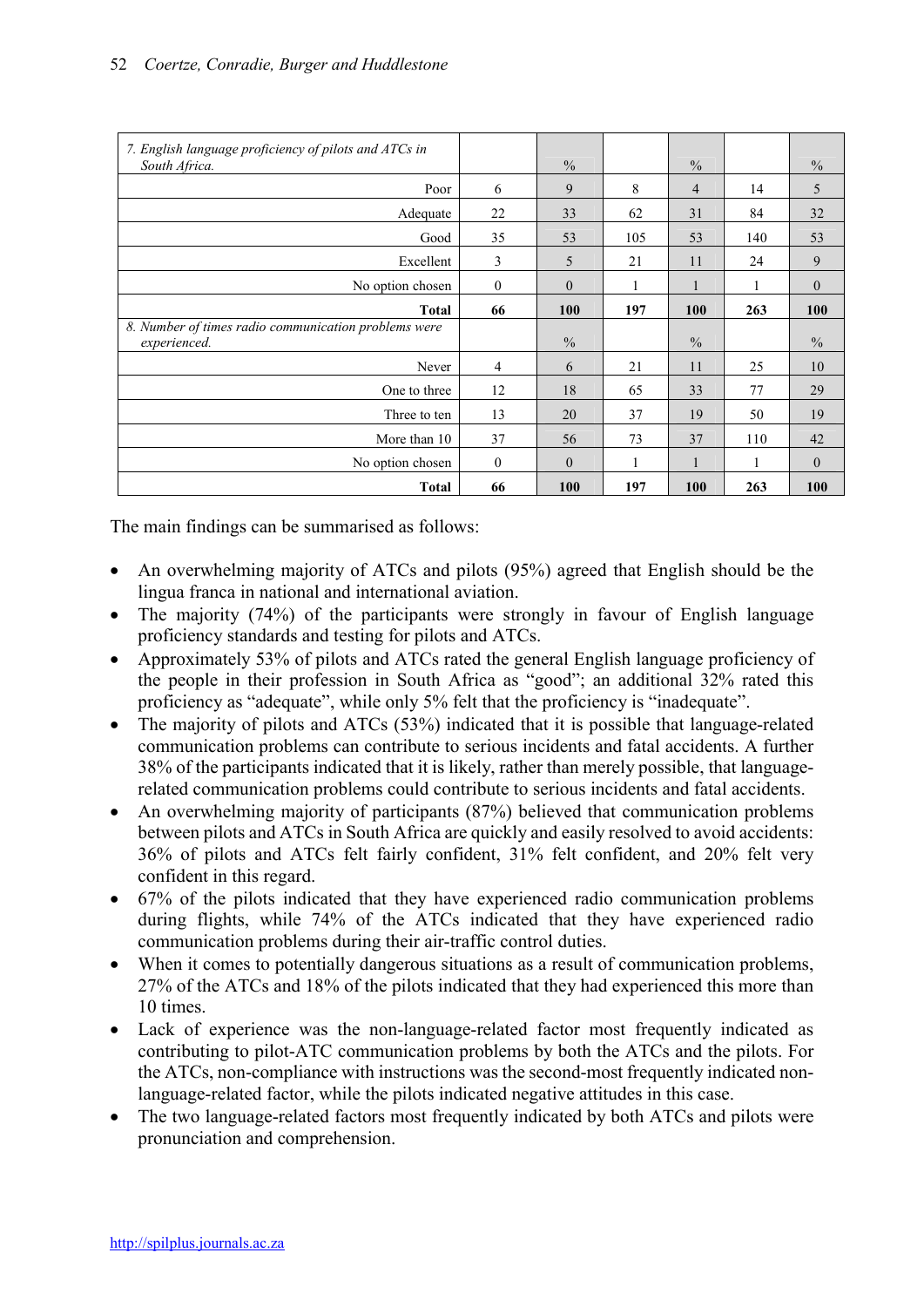In the category of "other factors", radio distortion and background noise was indicated by 59% of ATCs and 53% of pilots, and frequency congestion was also often indicated by ATCs.

In order to address the second aim of the study, namely to investigate the nature and use of AE, we now turn to the results of the analysis of the recordings.

## 8. Results of the analysis of the on-site recordings

The first set of recordings comprised approximately five hours' worth of data from Airport  $X^6$ . The recorded activity included approximately 70 different aircraft (i.e. the researcher was able to identify 70 different aircraft call-signs) and approximately 387 transmissions were made by pilots and ATCs during the recorded period. The second set of recordings comprised approximately five hours' worth of data from Airport Y, including approximately 67 different aircraft and approximately 418 pilot-ATC transmissions. The total number of aircraft involved in the complete set of voice recordings amounts to 137 and the total number of transmissions to 805. Every instance of turn-taking between a pilot and ATC, regardless of who made first contact, was counted as a transmission.

The "Software Hardware Environment Liveware Liveware" (SHELL) model is a generic causal model which was developed by Edwards in 1972 and modified by Hawkins in 1975 (Van Es 2004:31). This model was used to analyse the voice recordings for this study. With reference to its use in air-traffic communication, the model was included in the Human Factors Training Manual published by ICAO in Circular 216-AN31 in 1998. It serves as a conceptual framework to assist in understanding why and how communication errors occur in terms of human factors, and was also employed by Van Es (2004:31) in his study on pilot-ATC communication. The model involves four conceptual elements, with the interfaces between the conceptual elements explicated in Table 9.

| $\mathbf{L}\mathbf{-S}$ : | The Liveware-Software or "Human-System" interface is concerned with the non-                 |
|---------------------------|----------------------------------------------------------------------------------------------|
|                           | physical aspects of the system, i.e. procedure, operating manuals and checklists.            |
| $ L-H:$                   | The Liveware-Hardware or "Human-Machine" interface is concerned with the                     |
|                           | displays, switches and controls.                                                             |
| $\mathbf{L}-\mathbf{E}$ : | The Liveware-Environment or "Human-Environment" interface is concerned with                  |
|                           | environmental factors such as noise, heat and lighting.                                      |
|                           | <b>L-L:</b> The Liveware-Liveware or "Human-Human" interface is concerned with the interface |
|                           | between people. In this interface, shortcomings reduce operational efficiency                |
|                           | resulting in misunderstandings and errors.                                                   |

Table 9. The SHELL building block model

1

The human factors, categorised under L–L (Liveware-Liveware), include those related to the psychological state, sociocultural aspects and the physical well-being of the pilot or ATC.

<sup>&</sup>lt;sup>6</sup> The names of the two airports have been substituted with letters to make them unidentifiable. For the same reason, aircraft call-signs have been replaced by random letters, such as XXX, to ensure anonymity.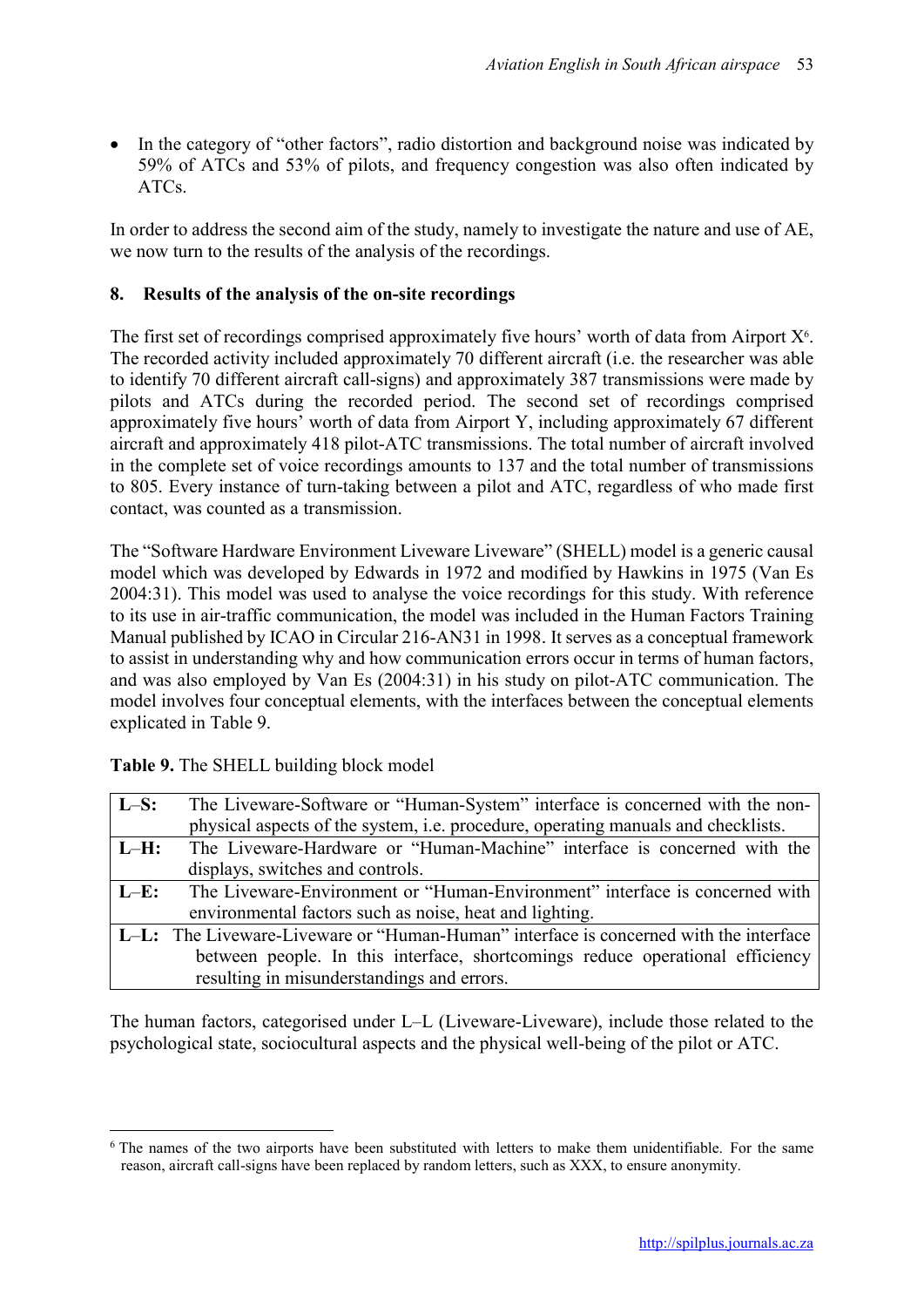An extended SHELL model (cf. Figure 1) accommodates pilot-ATC communication problems because there are interfaces between the pilot and the ATC, the pilot and the controls, and the ATC and the controls.

In the analysis of the recordings for this study, we endeavoured to identify instances of elements that are crucial in air-traffic communication based on the results of the studies by Van Es (2004) and Cardosi et al. (1997). We concentrated specifically on the L–L interface, where shortcomings reduce operational efficiency and lead to misunderstandings and errors. Some aspects of L–H (Liveware-Hardware) and L–E (Liveware-Environment) are referred to where these aspects featured in the pilot-ATC communication.

In the analysis, the focus was on read-back errors<sup>7</sup>, no read-backs, requests for repeats, call-sign discrepancies and/or similar call-signs, loss of communication that could be identified as such, deviations from AE and standard phraseology, pronunciation, and radio interference and distortion.

Once this analysis had been completed, its findings were compared with the attitudes expressed by participants in the survey, specifically the language- and communication-related factors that the pilots and ATCs named as the main causes of communication problems in air-traffic control (cf. section 7). Connections between the two sets of data are made below.



Figure 1. An extended SHELL model

Some of the elements identified by Van Es (2004) and Cardosi et al. (1997) as crucial in airtraffic control could not be applied to the analysis of the data for this study. These noninvestigable elements include that of comprehension (where a lack thereof was not verbally indicated), attitude, equipment malfunction and frequency congestion. The nature of voice recordings entails that they are removed from the real-life situation. In addition, the researchers were not present in the control tower at the time of these transmissions. As such, there was no

Pilot: Long final approach two three, four thousand six hundred feet, QNH one zero two five, YYY.

Here, a read-back error would involve reading back incorrect information, e.g. five *thousand six hundred feet* or *QNH one zero* three *five*, or the omission of any of the elements in the ATC's instruction.

**.** 

<sup>7</sup> Consider the following example containing a pilot's read-back of an ATC's instruction:

ATC: YYY cleared inbound for a long final approach runway two three at four thousand six hundred feet, QNH one zero two five.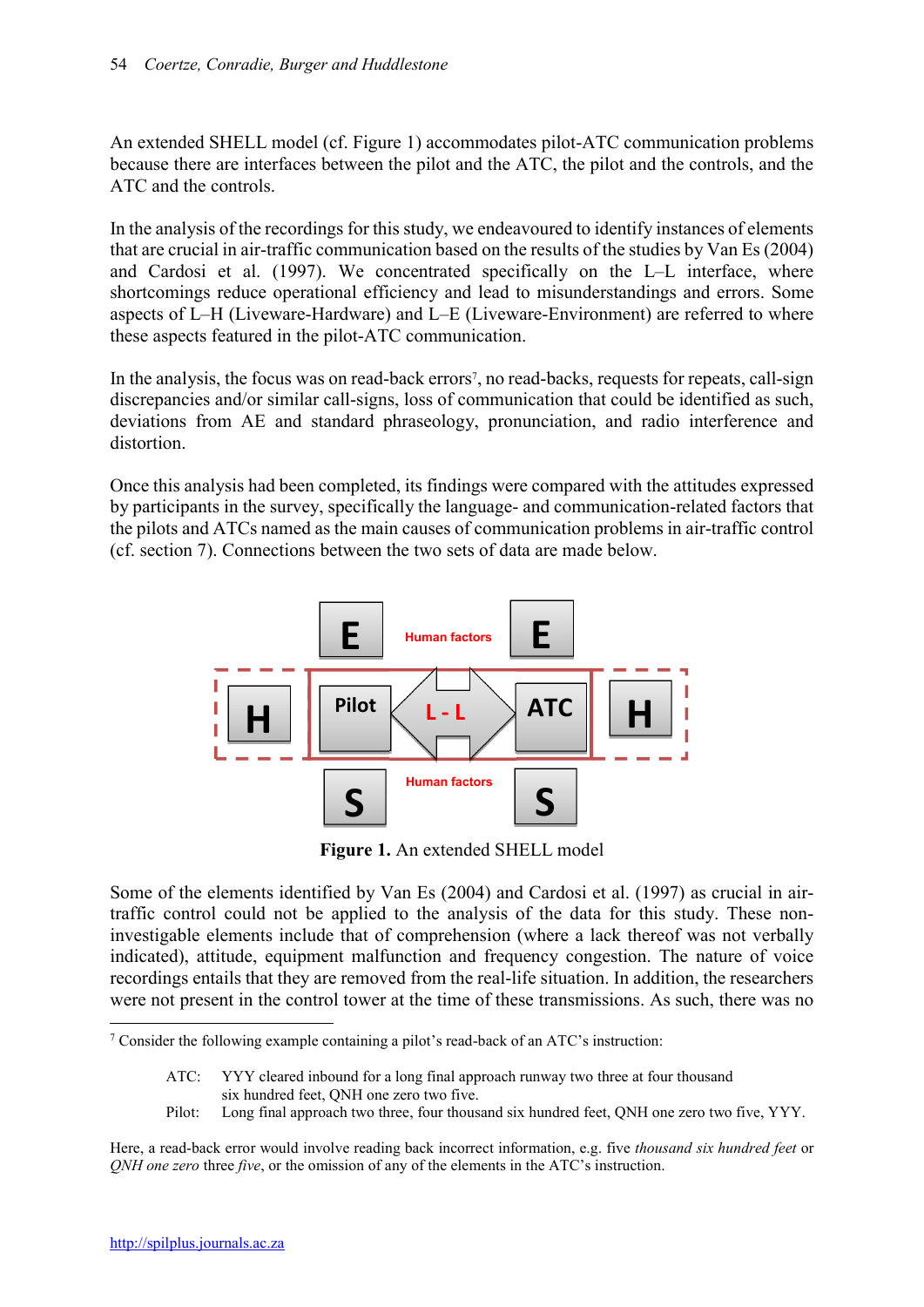opportunity to observe the ATCs' reactions (in terms of facial expressions, gestures and body language), to hear additional commentary or to ask questions to verify such elements as lack of comprehension or attitude-related factors.

## 8.1 Read-backs

Twenty-four instances of errors in read-backs (involving 3% of the total number of transmissions) were identified in the recordings from airport towers X and Y. These instances involved read-back errors, no read-backs and requests for repeats. Three examples are provided and briefly discussed in sections 8.1.1 to 8.1.3.

## 8.1.1 Read-back error

- ATC: YYY cleared inbound for a long final approach at four thousand six hundred feet, QNH one zero two five.
- Pilot: Report four miles for approach at five thousand six hundred. QNH one zero two four.
- ATC: YYY correction. Long final approach and maintain five thousand six hundred feet, YYY. QNH one zero two four.

This example illustrates that the ATC initially provided the wrong QNH8 (*one zero two five*). The pilot read this back as *QNH one zero two four*, which technically involves a read-back error but was purposefully corrected by the pilot to the accurate QNH. The ATC then confirmed this QNH. The pilot also incorrectly read back the wrong approach by saying *approach* instead of *long final approach*. The ATC signalled this by saying *correction* and then repeating the correct approach. Consider also the following exchange.

- Pilot: X tower, ready to turn base.
- ATC: ZZZ, turn base, descend as required. Report final approach runway one one. Number two. Number one is a Cherokee on late base.
- Pilot: ... is almost at ... uh ... uh ... uh ... right base ... ugh, left base.

It is clear from this example that the pilot did not provide a correct, coherent and complete readback. In addition to read-back errors, the pilot also did not adhere to standard reporting syntax, e.g. no call-sign was provided. Although the pilot eventually made a safe landing at the airport, this interaction cannot be deemed appropriate since a crucial part of pilot-ATC communication, namely a clear, accurate and complete read-back, was not provided.

#### 8.1.2 No read-back

**.** 

- ATC: ZZZ cleared inbound at five thousand six hundred feet. QNH one zero two five. Report left down-wind runway one one.
- Pilot: QNH one two zero five, um ... um ... cleared for ... um ... um report down-wind one one.

<sup>8</sup> The QNH is part of the so-called "Q code" which was used in the days of telegraphy as a rudimentary lingua franca. There are Q codes for most standard phrases in aviation and shipping.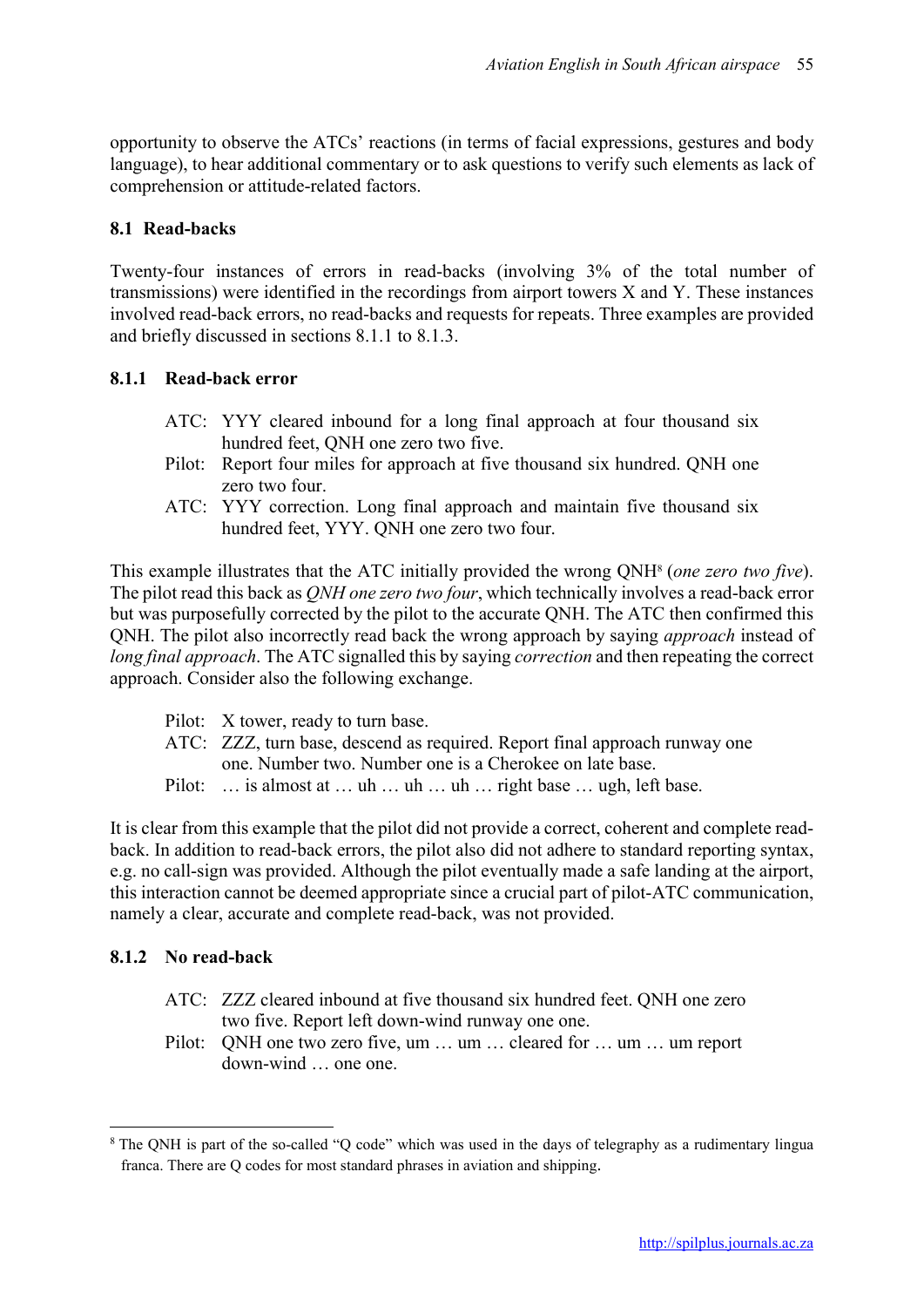- ATC: ZZZ maintain five thousand six hundred feet. Report left down-wind runway one one. Circuit is active.
- Pilot: (Silence)

In this example, the pilot attempted a read-back after the ATC's first set of instructions but only partially managed one that was somewhat incoherent. The ATC then repeated the first set of instructions which was met with silence from the pilot. Contact with the tower was reestablished several minutes later when the pilot was ready for the final approach. It seems that this particular pilot struggles with read-backs as is also illustrated in the errors in section 8.1.3's example.

## 8.1.3 Request for repeat

- ATC: GHI, cleared for runway zero six. Number two. Number one is on left base.
- Pilot: (Radio distortion and noise) X tower, say again, please.
- ATC: GHI, cleared for runway zero six. Number two. Number one on left base.
- Pilot: Runway zero six. Number two.

In this example the pilot could not hear the ATC's instruction due to radio distortion and noise. In addition, the ATC was issuing instructions to two aircraft at the same time, something which he indicated to the pilot of aircraft GHI by saying *double transmission* and using *number one* and *number two*. As can be seen here, the ATC repeated the instructions upon the pilot's request and further miscommunication was avoided.

In summary, the frequency of read-back errors, no read-backs and requests for repeats is relatively low and, in the case of requests for repeats, the instructions were successfully heard and repeated by the pilot after they were repeated by the ATC. Only 3.7% of the total of approximately 805 transmissions involved read-back problems and requests for repeats. Pilots almost always provided complete and accurate read-backs of the ATC's instructions and ATCs repeated their instructions upon request.

#### 8.2 Similar call-signs

In the two groups of recordings, 10 instances (1.2% of transmissions) were identified where the call-signs of aircraft were very similar. In each of these cases, the similar call-signs could have presented problems in read-backs or during consecutive transmissions. An interesting phenomenon that was noted is that when ATCs speak slowly and clearly, pilots follow suit, and vice versa. Therefore, in the instances where similar call-signs posed potential communication problems, the ATCs and the pilots involved used a slower speech rate and clear pronunciation to avoid confusion. No evidence was found of call-sign discrepancies or of confusion regarding call-signs in read-backs in the data for this study. The potential communication problems that could be caused by similar aircraft call-signs seem to be issues of which ATCs and pilots are distinctly aware.

## 8.3 Loss of communication

Approximately five instances (0.6% of transmissions) of communication loss were identified in the recordings, although it was difficult to determine the exact cause thereof in each case. As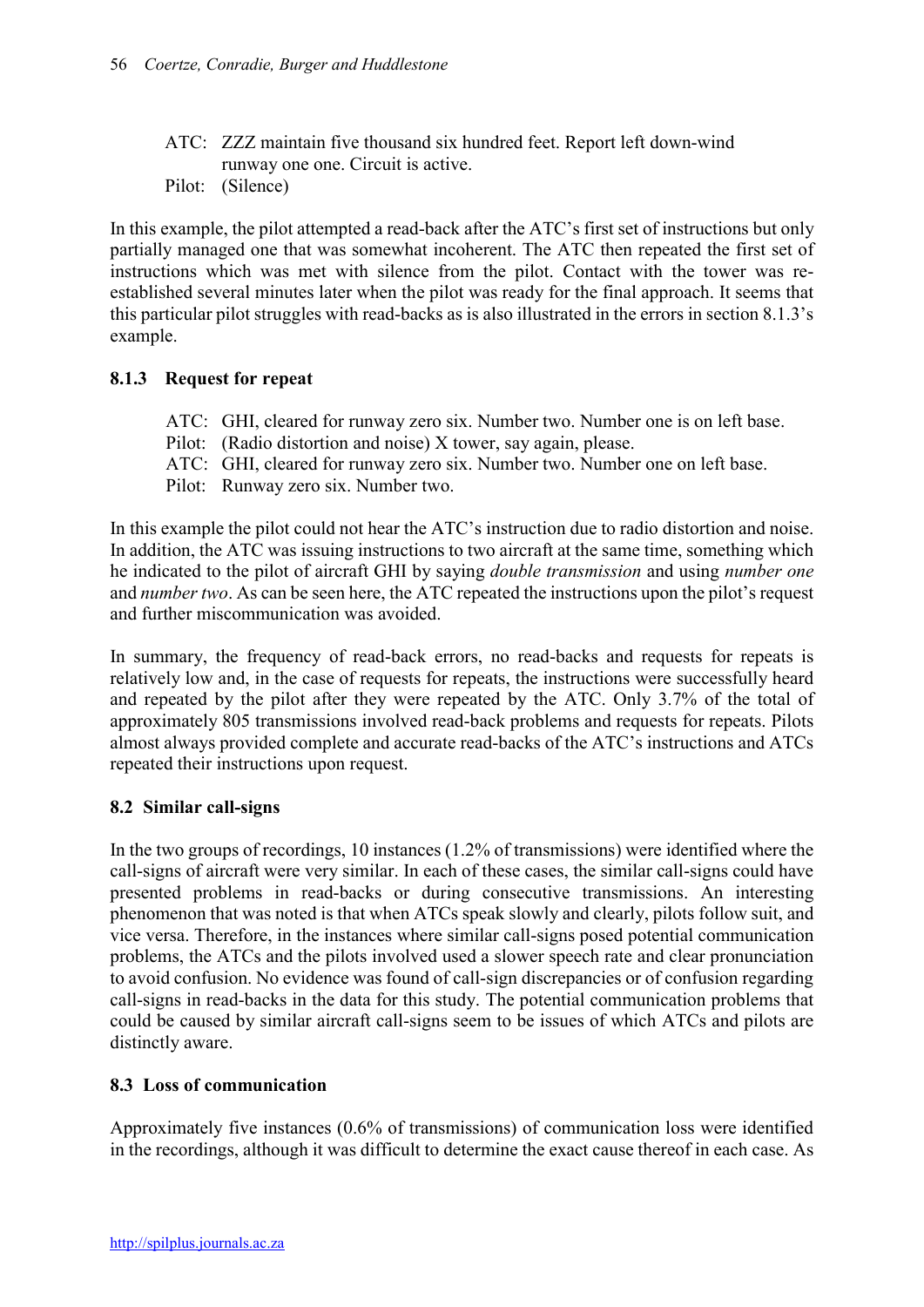previously mentioned, after an ATC has issued instructions, pilots are required to read back the instructions or indicate that they did indeed hear the information provided by the ATC. In two of the instances of communication loss which appeared in the recordings, the start of the readback is heard, followed by severe radio distortion and then silence. The first author (who transcribed and analysed the voice recordings) is familiar with the tower and observed similar situations upon her visit to the tower. For this reason, it can safely be concluded that the fact that the ATC did not repeat the instruction in order to elicit a read-back from the pilot is most probably an indication that the ATC had the aircraft in sight and could visually observe that the pilots were in compliance with the instructions. The lack of communication was therefore not critical at that moment.

When a student pilot is under instruction at an airport, the instructor sometimes takes over the radio communication to relieve the student of some of the workload in the cockpit, especially when the student still lacks experience. In one such instance, the ATC issued joining and landing instructions after which no read-back was received. The ATC repeated the instructions and still no read-back was received. The ATC enquired again whether the information had been received and, after a few seconds, the instructor read back the instructions. The researchers deduced that it was the instructor who responded because of the identification of the aircraft by its call-sign and could therefore conclude that, at that moment, the student pilot was unable to simultaneously execute the tasks of flying the aircraft and handling the radio transmissions. Communication was restored effectively to avoid a hazardous situation, but lack of experience on the part of the student pilot contributed to the communication loss. This substantiates the perceptions of pilots and ATCs that lack of experience is one of the causes of communication problems.

## 8.4 Radio distortion and background noise

In the recordings made at Airport X, 58 instances (15% of transmissions) were identified of radio distortion and background noise that rendered the transmissions of pilots and ATCs unintelligible. In the recordings made at Airport Y, 62 instances (15% of transmissions) of radio distortion and background noise interfered with the intelligibility of the transmissions. A total of 120 radio distortion and background noise instances from both airports means that 15% of the total number of transmissions involved such distortion and/or noise. This is a substantial percentage, especially when compared to the percentage of transmissions in which other types of communication problems occurred. This too substantiates the pilots' and ATCs' perceptions that these elements are major contributors to communication problems.

## 8.5 Deviations from Aviation English and standard phraseology

In the recordings for this study, there were 22 instances  $(2.7\%$  of transmissions) where plain English was used on-air, or where pilots deviated from standard phraseology while performing read-backs. Similar examples are grouped together and discussed below.

Plain language was used where it was, strictly-speaking, irrelevant to or unnecessary for effective pilot-ATC interaction. For example, one pilot made use of an Afrikaans greeting when concluding the communication by saying *Lekker dag!* ('Have a nice day!'). This is an obvious deviation from AE on a number of levels: it is Afrikaans, it is informal/non-standard and it is an inappropriate closing statement. There were two instances where pilots and ATCs used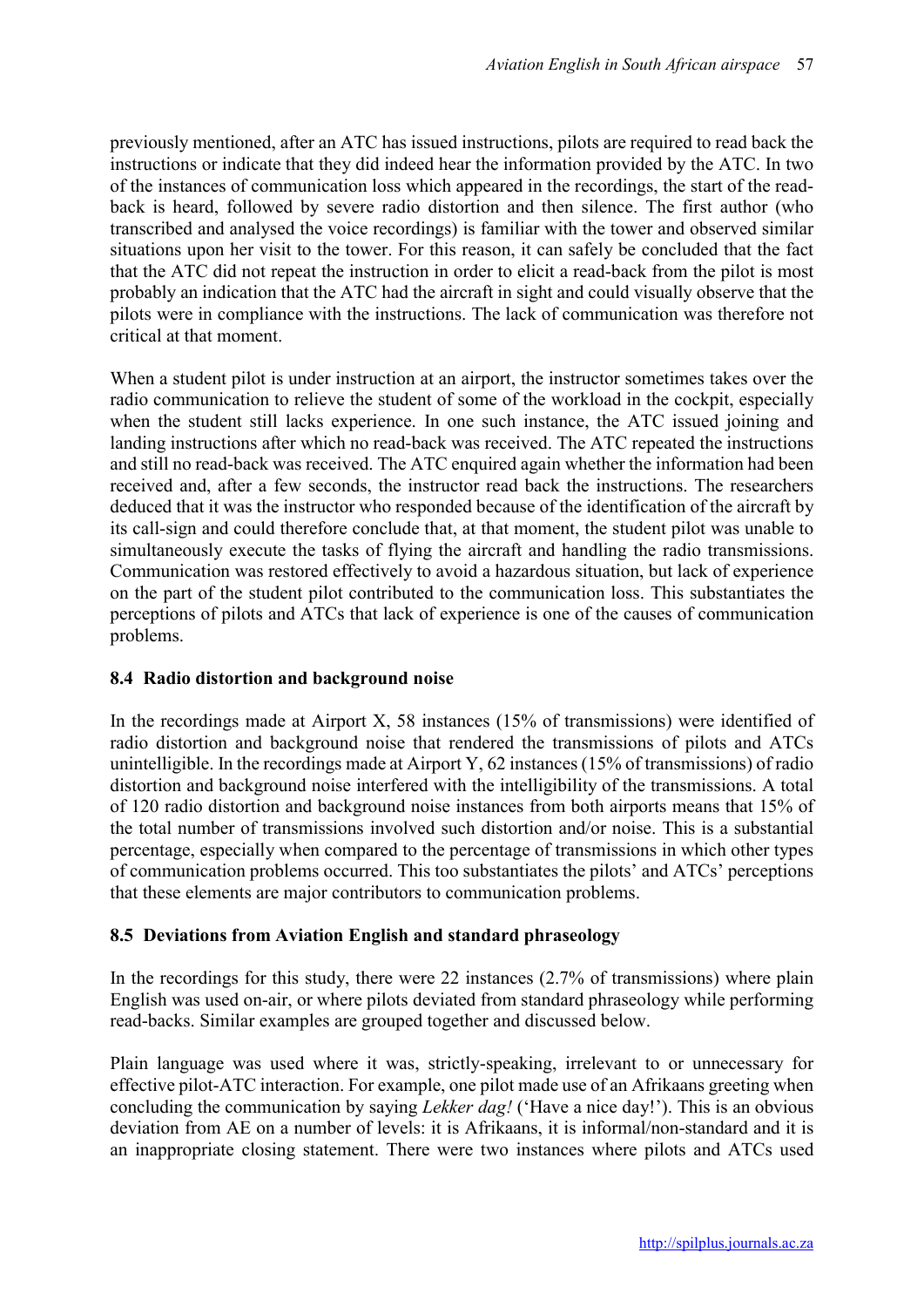phrases like *Have a nice weekend* and *Have a nice day*, after which the response came as *Thank you, you too*. There was also another instance where a pilot said *Thank you for accommodating us* and the ATC responded *It has been a pleasure*. At one stage, a pilot had to delay his takeoff due to a technical problem with the aircraft and apologised later by saying to the ATC *Thank you and sorry for the inconvenience* to which the ATC replied *No problem*. These expressions of politeness are not really relevant to pilot-ATC interaction but they often occur. In an environment where flight-training organisations operate at an airport and a student pilot, who is familiar to the ATC, progresses through all the phases of his/her flight training, it is not uncommon for the ATC to say something to the effect of *Congratulations on your initial solo* after the student has completed his/her landing. Some would argue that if the airport is relatively quiet, plain language expressions, such as those mentioned here, should not pose a threat to effective communication. However, plain language phrases still represent non-standard phraseology and, during busier times when the workload in the tower is much higher and the ATC has to maintain a high level of concentration, such phrases and/or conversations could clutter the frequency and waste precious time in the handling of air-traffic control. It could also lead to distractions which could be detrimental to pilots with relatively little experience.

Another observation with regard to deviations from AE and standard phraseology involves nonstandard terms or phrases. For example, one pilot read back *Ja, that's correct, ma'am* instead of using the standard term *Affirm*, while another pilot said *Thanks, we will call you overhead the field* instead of using the appropriate phrase *will report when X is in sight* (where X is the name of the airport). In another transmission, one ATC said *More speed, please*. It is not exactly clear why the instruction was given in this manner: if the ATC meant that the pilot should increase speed in the final approach in order to comply with aircraft separation rules, the standard phrase *increase speed for final approach* should have been employed.

Lastly, there were cases where plain English was used for clarification purposes and for specific requests. At one stage, an ATC issued instructions to a pilot to report when crossing the N1 highway. The pilot requested clarification and the pilot and ATC subsequently engaged in a (rather informal) conversation regarding the N1. The ATC's initial instruction was *Report at crossing the November one highway, QNH one zero two four, five thousand six hundred feet*. The pilot expressed confusion and requested clarification by saying *Uh, ma'am, not familiar with the November one, only with the November four highway. Could you please give me a heads-up there, please?* The ATC responded with *Sir, the November one is a big highway in a south-north direction. It is a double highway, you can't miss it. Currently, three miles to the eastern side of your position*. The pilot indicated that he understood by saying *Thank you, ma'am*.

These exchanges mostly involved plain English rather than standard phraseology, but do not necessarily involve non-compliance with the ICAO's regulations, given that these regulations clearly state that pilots and ATCs should be able to use plain English when necessary. Indeed, plain English may well be necessary in cases such as these where clarification is requested. The requirement remains valid that pilots and ATCs should have the ability to speak in a manner that is clear and easy to understand, to compose meaningful utterances, to use correct words and phrases that match the setting, to respond, to narrate events or describe situations naturally, to understand and follow instructions without difficulty, to ask and answer questions, and to engage in two-way dialogue without difficulty. It is not always possible to communicate using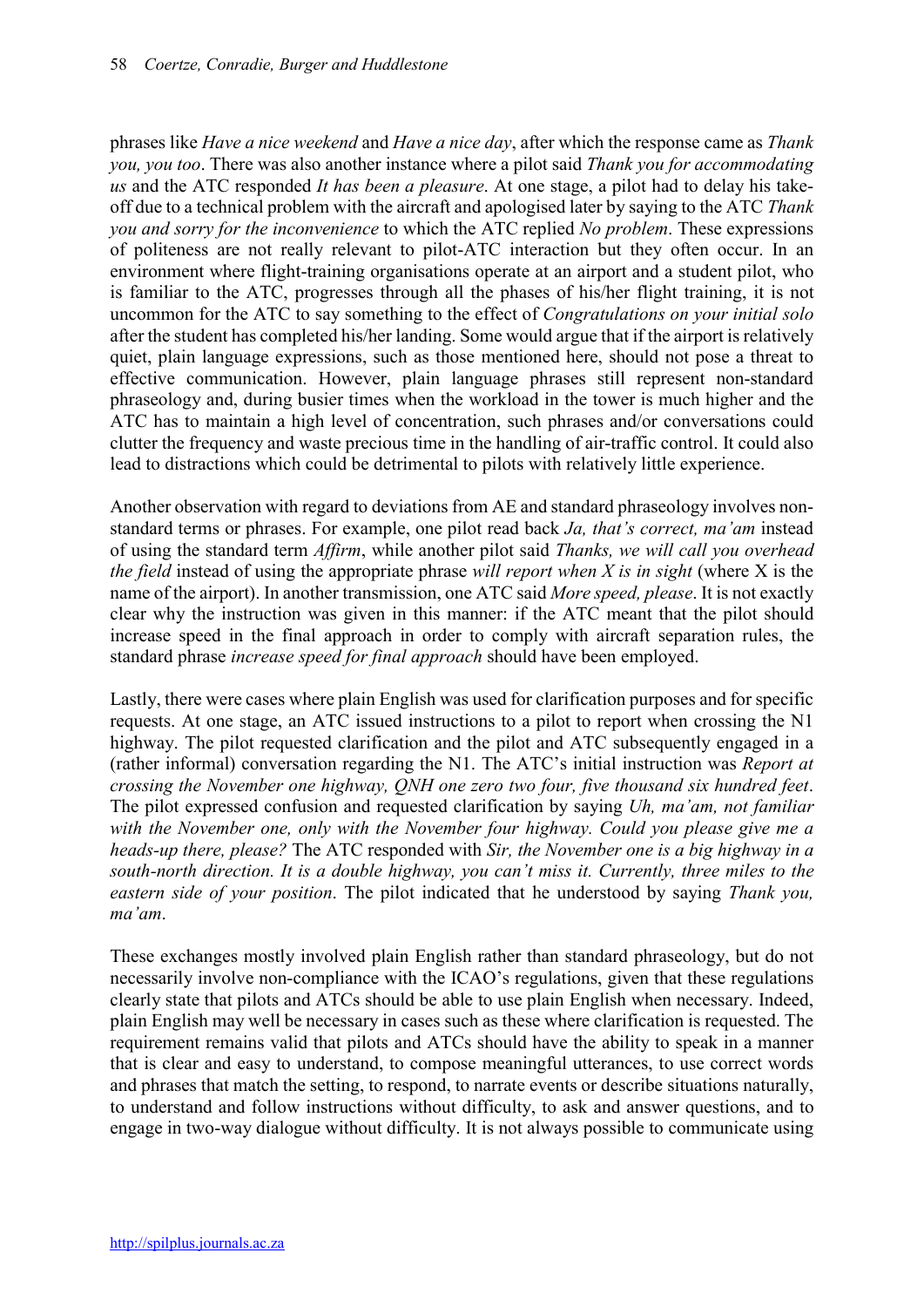only AE and standard phraseology and, as such, pilots and ATCs need to be proficient enough to use plain English in a clear and concise manner.

## 8.6 Strong non-native accent

Sixteen instances of strong non-native accents were identified that involved speakers with Afrikaans, an African language, French or Italian as their first language. However, there was no evidence that these different accents interfered in any way with the pronunciation of letters and numbers or with the ease of understanding.

## 8.7 Comparison of on-site recordings and questionnaire results

In conclusion, the results of the questionnaire showed that approximately 59% of the ATCs who participated in the study named pronunciation, radio distortion and background noise as major factors in communication problems. Of the pilots, 67% named pronunciation as a language-related factor in communication problems and the majority (58%) indicated that frequency congestion is a significant contributing factor in communication problems between pilots and ATCs.

Unfortunately, the element of "lack of experience" could not be investigated in any depth as it was impossible to determine which pilots and aircraft in the recordings were relatively new to the environment (recall that only one example of an instructor taking over from a seemingly inexperienced student pilot could be identified).

It is safe to say that, overall, the results of the questionnaire correspond to the situation in reallife air-traffic control communication and that comparing the two data sets (the questionnaire data and the voice-recording data) proved a valuable exercise. The fact that the two data sets led to similar findings renders the conclusions in the next section more convincing than if only one type of data had been used.

#### 9. Conclusion and recommendations

Matthews (2012:42) believes that "[i]f the link between language proficiency and safety is not made explicit, then the industry will continue to misunderstand the critical need for language training to become a priority and a long-term, industry wide commitment". She suggests that the assistance of trained linguists could well prove to be an invaluable asset in aviation accidents where language-related communication problems occurred. She argues that subtle linguistic clues will certainly aid in understanding pilot-ATC communication problems. Matthews explains that aviation accident investigators and human factor specialists (even some of those who specialise in communication) generally do not have the expertise to consider the subtle role that language may play in aviation communication. Furthermore, they do not have access to standardised tools which will enable them to uncover language proficiency problems.

With this in mind, ensuring sufficient levels of proficiency in plain English and AE should be high on the priority list of SACAA's safety policies and procedures in order to ensure aviation safety in South Africa. The implementation of the LPR standards and testing procedures has certainly made a significant contribution in this regard. One serious or fatal accident is one too many and the South African aviation authorities should, by rights, do all that is necessary to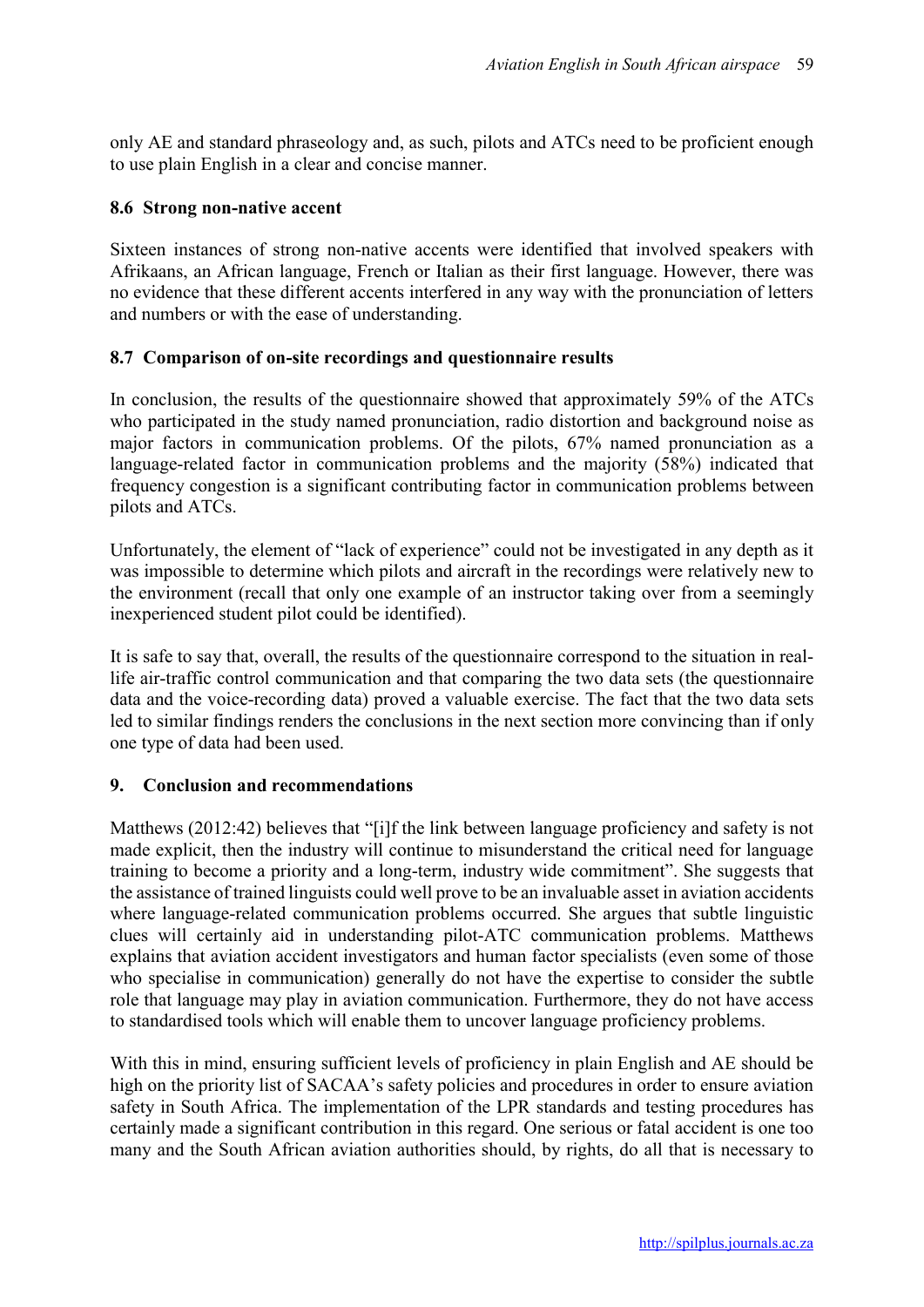ensure that every pilot and ATC operating in South African airspace is fluent in both AE and plain English.

While studying a report on an accident that occurred at a local airport in Gauteng in which one pilot was seriously injured (SACAA 2012), it is clear that the factors which contributed to the accident involved a combination of all the elements referred to in this study: English as a lingua franca in aviation; language and aviation safety; human factors, such as memory, speech rate, personal limitations and fatigue; AE; radio-telephony communication; pilot-ATC communication, and English language proficiency testing and standards. It is evident that all of these elements are linked and influence each other in significant ways. As such, it is strongly recommended that further research be carried out on the following aspects:

- The relationship between human factors such as memory, situation awareness and fatigue, on the one hand, and communicative abilities, on the other, especially when non-native English-speaking pilots and ATCs are required to communicate in English in stressful environments with high workloads;
- An investigation into English language proficiency standards and testing in the South African environment, with specific focus on the validity and usability of the SACAA's current LPR testing procedures and regulations;
- The use of AE and standard phraseology in the broader aviation community in South Africa through the transcription and analysis of pilot-ATC communication on a larger scale than this study;
- The development of guidelines and protocols for the investigation of language as a potential factor in aviation incidents and accidents, as well as the involvement of expert applied linguists in accident investigations when language proficiency or use is suspected as a causal factor;
- The development of an accurate and linguistically precise method for transcribing pilot-ATC discourse by means of real-life recordings with a view to creating and establishing a corpus of pilot-ATC recordings for review and research, and
- An investigation into remedial training for pilots and ATCs who do not meet the language requirements on an operational level, and suggestions for suitable and appropriate courses, with the inclusion of cross-cultural and language-awareness training for pilots, cabin crew members and ATCs in international operations that take into account the "pervasive nature of […] interplay between culture and language" (Ragan 2004).

If this article has increased the awareness of pilots and ATCs to the role of language in aviation safety, it will have served a valuable purpose. However, its impact should not end there.

Aviation administrators and regulators should research the highly relevant and complex phenomenon of AE and its use in real-life communications to ensure that AE continues to adapt to changing circumstances. As traffic density and the participation of diverse language groups in southern African aviation increase, AE will have to adapt to maintain its central role as a safety net.

Finally, we hope that the publication of this article in a linguistics journal will serve to awaken the linguistics community to a ripe field of study, in which relatively little work has been done in this country and in which a meaningful contribution to a vital component of our economy is still possible.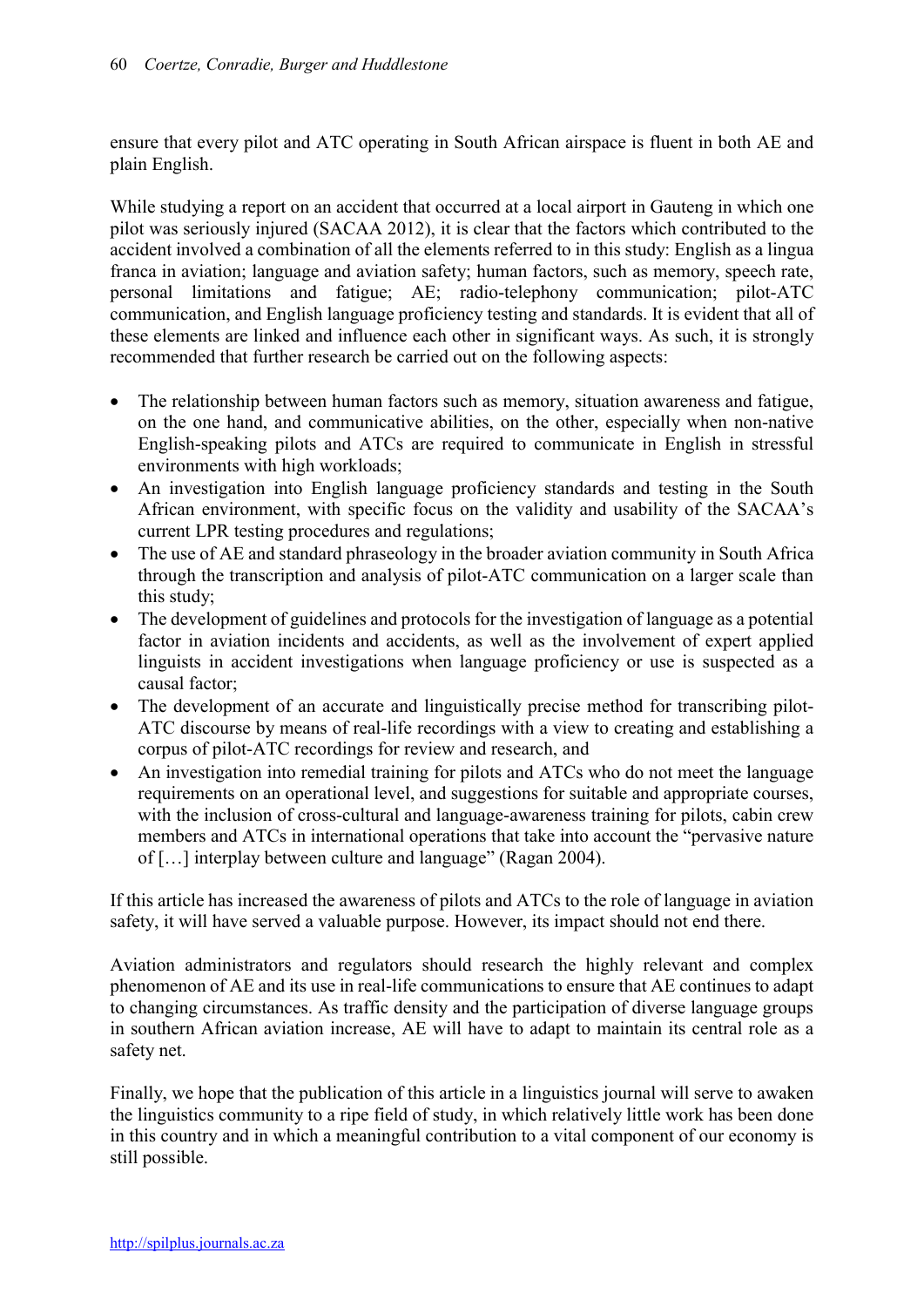## **References**

Burger, C.R., E. Barnard and T. Jones. 2011. Speech systems for autonomous unmanned aircraft: Enabling autonomous unmanned aircraft to communicate in civil airspace. Paper presented at the International Aerospace Symposium of South Africa (IASSA), 26-28 September 2011, Pretoria, South Africa.

Cardosi, K.M., B. Brett and S. Han. 1997. *An analysis of TRACON (Terminal Radar Approach Control) controller-pilot voice communications.* US Department of Transportation, Federal Aviation Administration.

Cardosi, K.M and E.S. Stein. 1999. *Human factors for air traffic control specialists: A user's manual for your brain.* US Department of Transportation, Federal Aviation Administration.

Coertze, S. 2013. *Aviation English in South African airspace.* Unpublished Master's dissertation. Stellenbosch University.

Cushing, S. 1997. *Fatal words: Communication clashes and aircraft crashes*. Chicago and London: University of Chicago Press.

Hamer, M. 2002. *Planes dive into fatal mid-air crash.* Available online: http://www.newscientist.com/article/dn2489-planes-dive-into-fatal-midaircrash.html#.UqBSQtKnr98 (Accessed 5 December 2013).

International Civil Aviation Organisation. 1998. *Human factors training manual*. Circular 216- AN31.

Kirk, J. 2012. *Limitations and dangers of the use of the English language in aviation communications.* Available online: http://emspilot.wordpress.com/2012/04/03/limitations-anddangers-of-the-use-of-the-english-language-in-aviation-communications/ (Accessed 5 December 2013).

Matthews, E. 2012. Speaking outside the box. *Aerosafety world: Strategic issues.* pp. 41-46. Available online: http://flightsafety.org/aerosafety-world-magazine/february-2012/speakingoutside-the-box (Accessed 5 December 2013).

Ragan, P.H. 2004. Cross-cultural communication in aviation. In K. Ahmad and M. Rogers (eds.) *Evidence-based LSP: Translation, text and terminology.* Selected papers from LSP2003, the 14th European Symposium on Language for Special Purposes, 18-22 August 2003, University of Surrey, England, in cooperation with the AILA Scientific Commission on Language for Special Purposes. Bern, Switzerland: Peter Lang. pp. 54-63.

Shawcross, P. 2008. *Social, safety and economic impacts of global language testing in aviation.* Available online: http://www.aeservices.net/English/articles\_social\_safety.html (Accessed 5 December 2013).

South African Civil Aviation Authority (SACAA). 2008. South African *Civil Aviation Regulation (SACAR)* 61.01.7 *Language*.